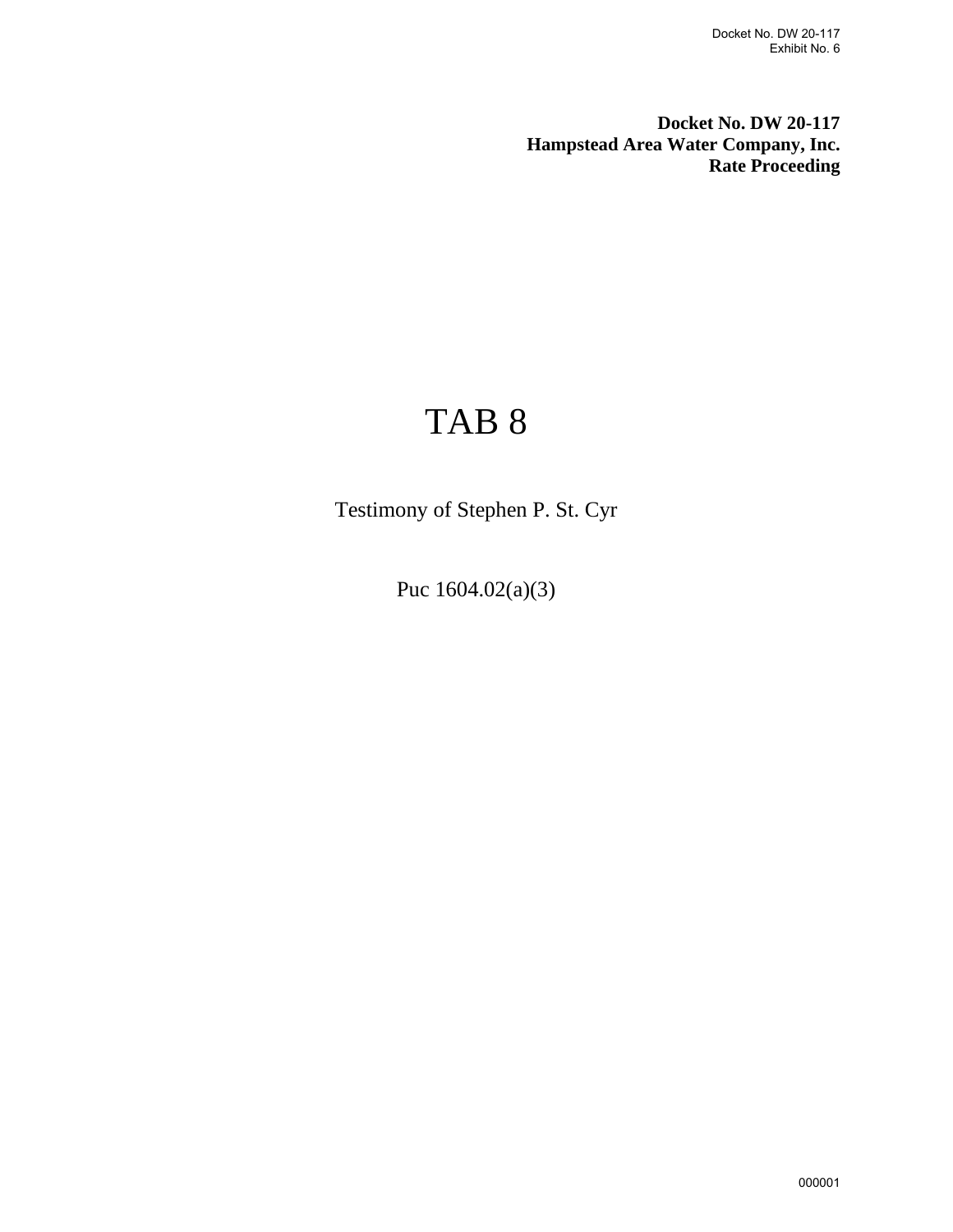| $\mathbf{1}$   |    | The Hampstead Area Water Company, Inc.                                            |
|----------------|----|-----------------------------------------------------------------------------------|
| $\overline{2}$ |    | before the                                                                        |
| 3              |    | New Hampshire Public Utilities Commission                                         |
| $\overline{4}$ |    | DW 20-117                                                                         |
| 5              |    | Direct Testimony of Stephen P. St. Cyr                                            |
| 6              | Q. | Please state your name and address.                                               |
| 7              | A. | Stephen P. St. Cyr of Stephen P. St. Cyr & Associates, 17 Sky Oaks Drive,         |
| 8              |    | Biddeford, Me. 04005.                                                             |
| 9              | Q. | Please state your present employment position and summarize your professional     |
| 10             |    | and educational background.                                                       |
| 11             | A. | I am presently employed by St. Cyr & Associates ("SPS&A"), which primarily        |
| 12             |    | provides accounting, management, regulatory and tax services. SPS&A devotes a     |
| 13             |    | significant portion of the practice to serving utilities. SPS&A has a number of   |
| 14             |    | regulated water and sewer utilities among its clientele. I have prepared and      |
| 15             |    | presented a number of rate case filings before the New Hampshire Public Utilities |
| 16             |    | Commission ("PUC"). Prior to establishing SPS&A, I worked in the utility          |
| 17             |    | industry for 16 years, holding various managerial accounting and regulatory       |
| 18             |    | positions. I have a Business Administration degree with a concentration in        |
| 19             |    | accounting from Northeastern University in Boston, Ma. I obtained my CPA          |
| 20             |    | certificate in Maryland (but not certified in NH due to different certificate     |
| 21             |    | requirements).                                                                    |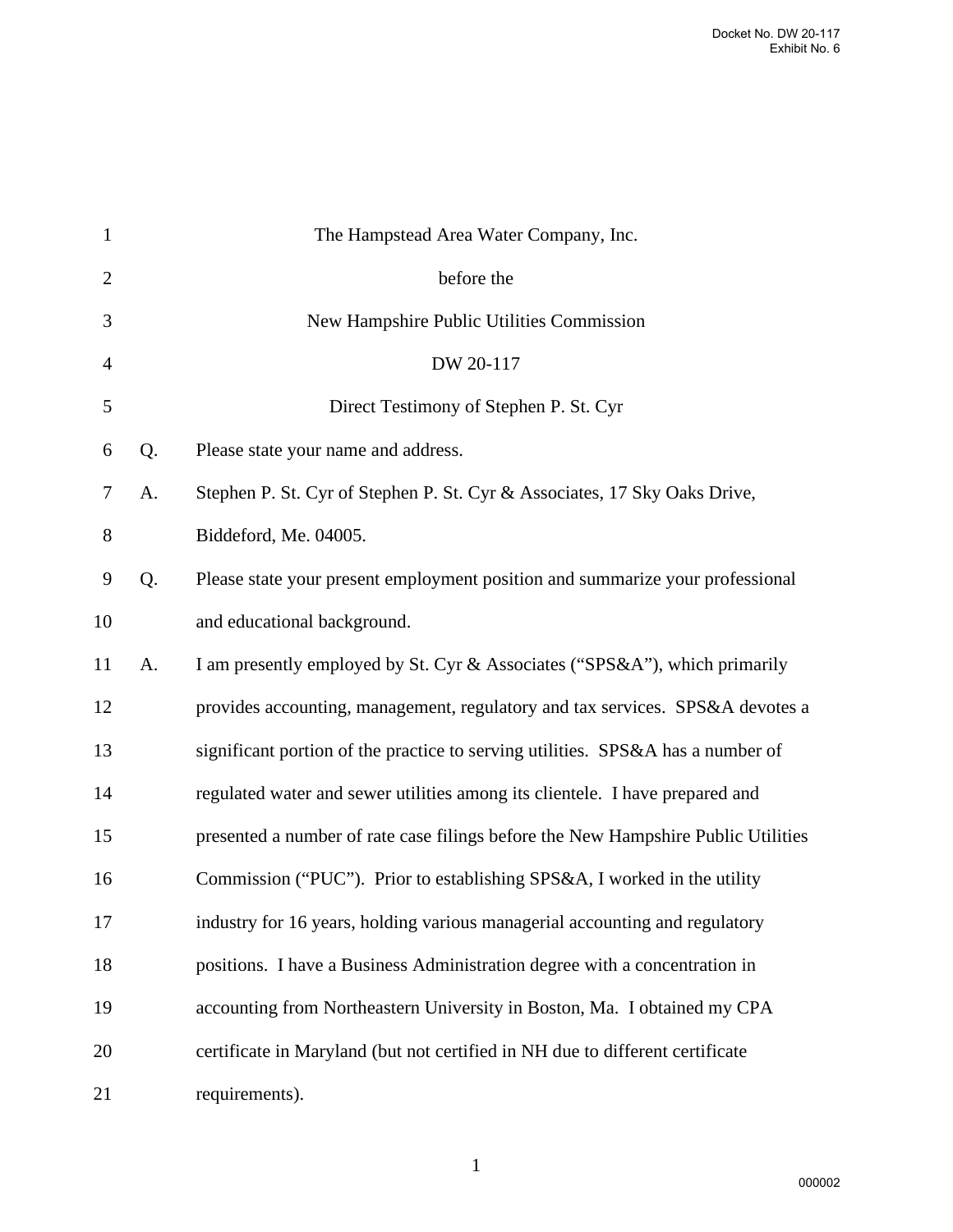| $\mathbf{1}$   | Q. | Is SPS&A presently providing services to Hampstead Area Water Company              |
|----------------|----|------------------------------------------------------------------------------------|
| $\overline{2}$ |    | ("HAWC" or the "Company")?                                                         |
| 3              | A. | Yes. SPS&A assists HAWC in its year end closing and preparation of financial       |
| $\overline{4}$ |    | statement and tax returns. SPS&A assists HAWC in various regulatory filings        |
| 5              |    | including expansion of its franchise, financing of construction projects and       |
| 6              |    | adjusting rates. SPS&A has been engaged to prepare the various rate case           |
| 7              |    | exhibits, supporting schedules and written testimony.                              |
| $8\,$          | Q. | What is the purpose of your testimony?                                             |
| 9              | A. | The purpose of my testimony is to support HAWC's efforts to increase rates to its  |
| 10             |    | customers to reflect in rates its additions to plant and its expenses adjusted for |
| 11             |    | known and measurable changes.                                                      |
| 12             | Q. | Please provide an overview of the rate filing.                                     |
| 13             | A. | It has been approximately 3 years since its last rate case (DW 17-118). Since that |
| 14             |    | time, HAWC has increased its franchise areas and increased its plant. In           |
| 15             |    | 2019/2020 the Company constructed a one million gallon water storage tank in its   |
| 16             |    | Atkinson and Hampstead water system. The storage tank went into service in         |
| 17             |    | early May 2020. The total actual cost of the tank amounted to \$1,573,869, of      |
| 18             |    | which the State of NH provides a grant of 62.5% of \$983,668, resulting in a net   |
| 19             |    | cost to the Company of \$590,201 plus the related taxes on the contribution in aid |
| 20             |    | of construction ("CIAC") of \$266,377. The total costs of \$856,578 were           |
| 21             |    | borrowed from the NH Drinking Ground and Water Trust Fund" ("DGWTF").              |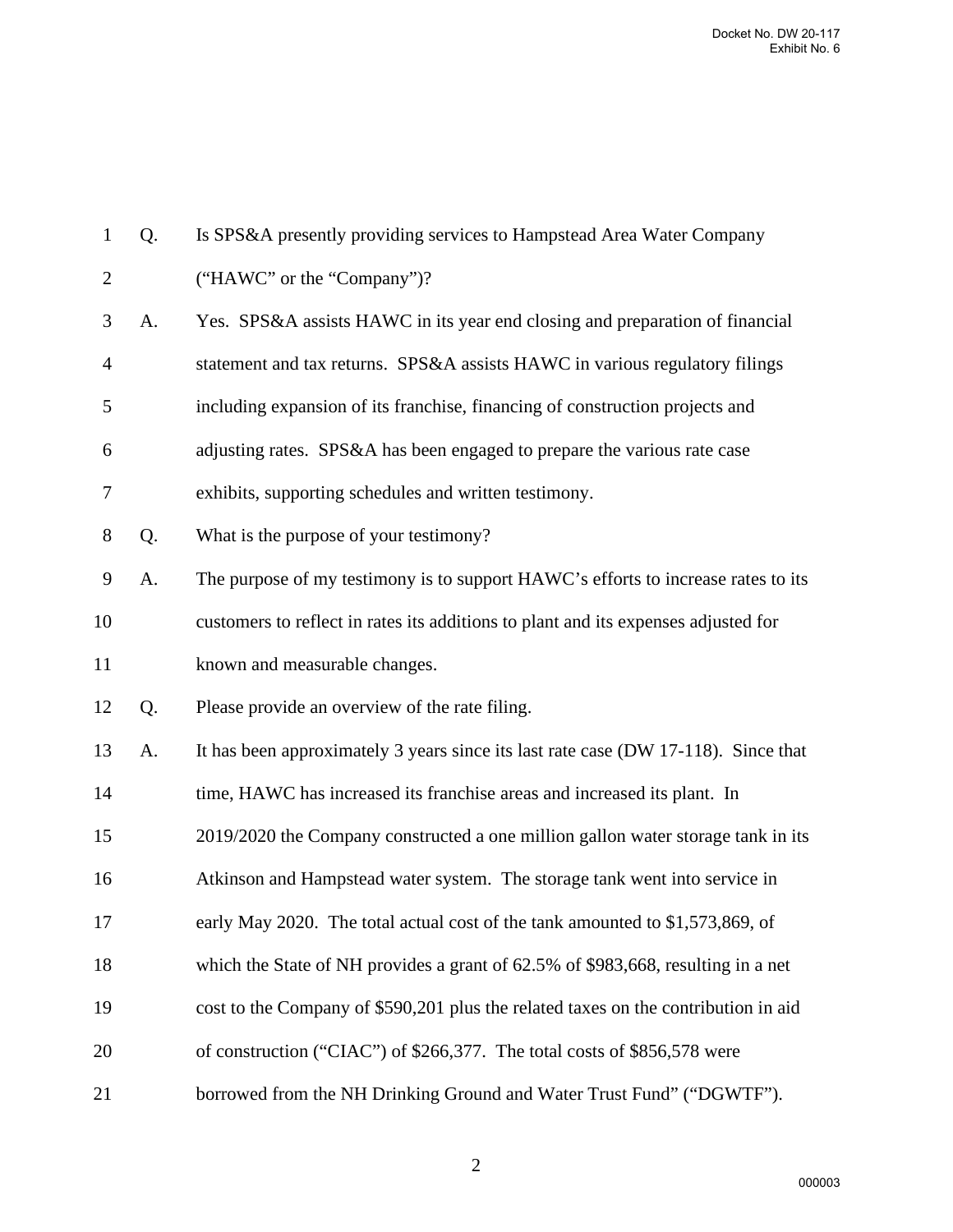| $\mathbf{1}$   | The borrowing was approved by the Commission in Order No. 26,230 dated           |
|----------------|----------------------------------------------------------------------------------|
| $\overline{2}$ | March 29, 2019 in DW 18-138. The Company also began construction on its          |
| 3              | portion of the Southern New Hampshire Regional Water Project ("SNHRWP")          |
| $\overline{4}$ | including appurtenant infrastructure and improvements to its core water system.  |
| 5              | The SNHRWP will provide water from Manchester through Derry and Salem to         |
| 6              | the HAWC core system and ultimately to Plaistow. The SNHRWP is projected to      |
| $\tau$         | be placed in service beginning in 2020. The total cost of the SNHRWP is          |
| 8              | projected to amount to \$4,963,237, of which the State of NH is projected to     |
| $\mathbf{9}$   | contribute \$4,070,737. While the costs are estimated, all of the plant will be  |
| 10             | known and measureable during the course of the proceeding. As such, the          |
| 11             | Company proposes to replace the estimated costs with actual costs when such      |
| 12             | costs become known and measureable. The contribution of \$4,070,737 results in   |
| 13             | related projected taxes of \$1,102,356. The projected taxes of \$1,102,356 are   |
| 14             | being borrowed from the DGWTF. The borrowing was approved by the                 |
| 15             | Commission in Order No. 26,407 dated September 28, 2020 in DW 19-147. The        |
| 16             | Company has also taken advantage of low interest rates provided by the NH        |
| 17             | DGWTF. The Company has also accepted additional paid in capital to improve       |
| 18             | cash flow, pay for capital replacements / improvements and better balance the    |
| 19             | capital structure. HAWC's shareholder has a long history of contributing         |
| 20             | additional paid in capital including \$400,000, \$400,000 and \$500,000 in 2017, |
| 21             | 2018 & 2019 respectively. Also, in 2019, HAWC's shareholder committed to         |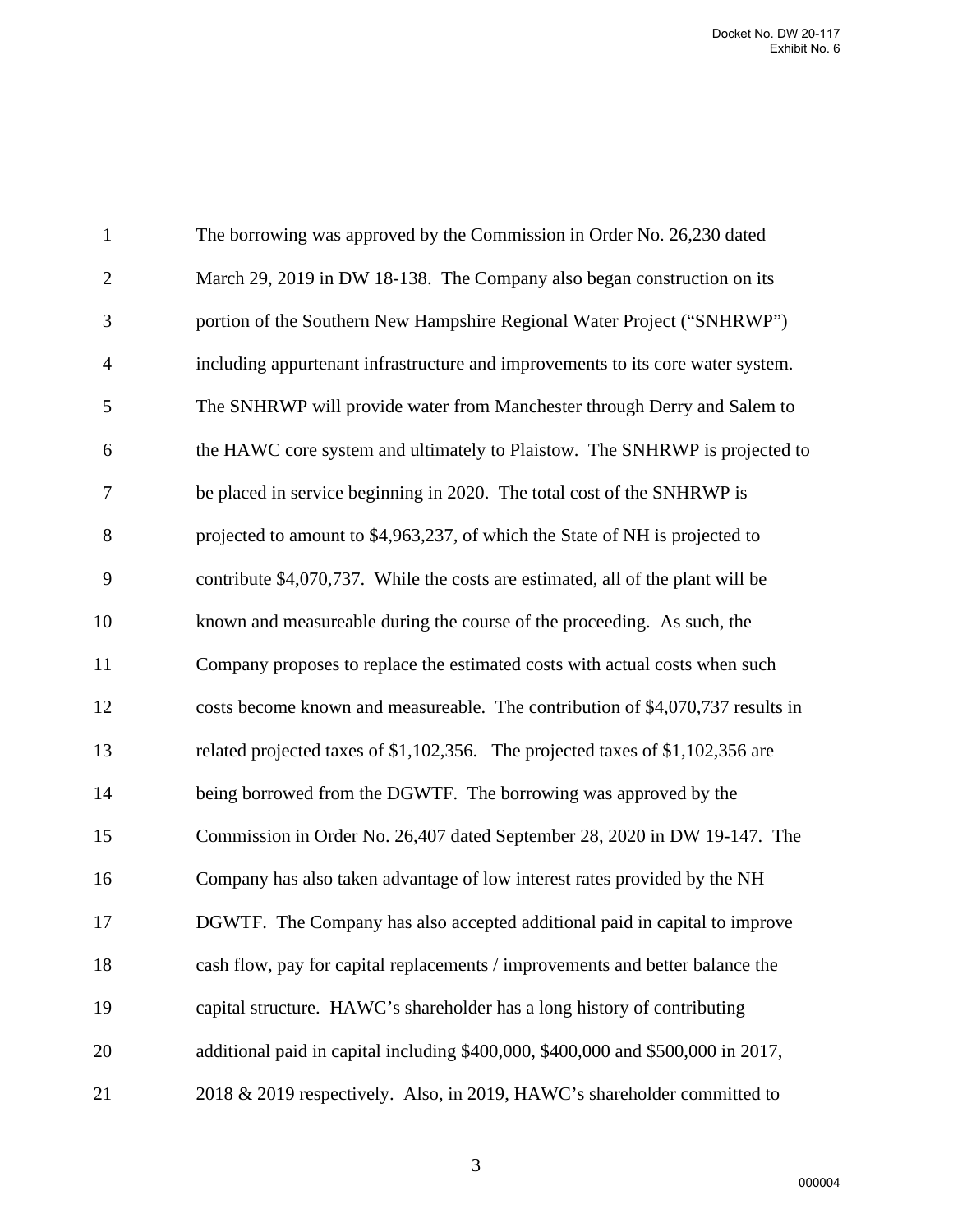| $\mathbf{1}$   |    | contributing a total of at least \$750,000 to HAWC during 2019 - 2021. With the   |
|----------------|----|-----------------------------------------------------------------------------------|
| $\mathfrak{2}$ |    | \$500,000 contributed in 2019 and the recent contribution of \$300,000 in 2020,   |
| 3              |    | HAWC's shareholder has already exceeded the \$750,000 contribution of             |
| $\overline{4}$ |    | additional paid in capital. At 12/31/19 the capital structure consisted of 41%    |
| 5              |    | equity and 59% debt, a reasonable balance. With the additional debt financing     |
| 6              |    | associated with the Atkinson tank and the SNHRWP, HAWC's capital structure is     |
| 7              |    | projected to consist of 35% equity and 65% debt. The Company is also utilizing    |
| 8              |    | the PUC Staff provided baseline return of equity ("ROE") of 9.69% plus a .50%     |
| 9              |    | adder for rate case expense savings plus a .25% for exemplary performance. With   |
| 10             |    | the increase in franchise areas, both customers and revenues increase. Similarly, |
| 11             |    | expenses increase. Also, the Company expects a net increase in expenses           |
| 12             |    | associated with both the Atkinson tank and the SNHRWP. The Company                |
| 13             |    | believes that the proposed increase in rates / revenues is fair, reasonable, and  |
| 14             |    | manageable and allows the Company to earn a fair and reasonable rate of return    |
| 15             |    | on its prudently incurred investments and pay for its necessary operating         |
| 16             |    | expenses. The proposed increase will enable the Company to continue to provide    |
| 17             |    | good quality water with good pressure, good reliability, and a good price.        |
| 18             | Q. | Is there anything else that you would like to address before you address the rate |
| 19             |    | filing and the rate schedules?                                                    |
| 20             | A. | No.                                                                               |
| 21             | Q. | Are you familiar with the pending rate application of the Company and with the    |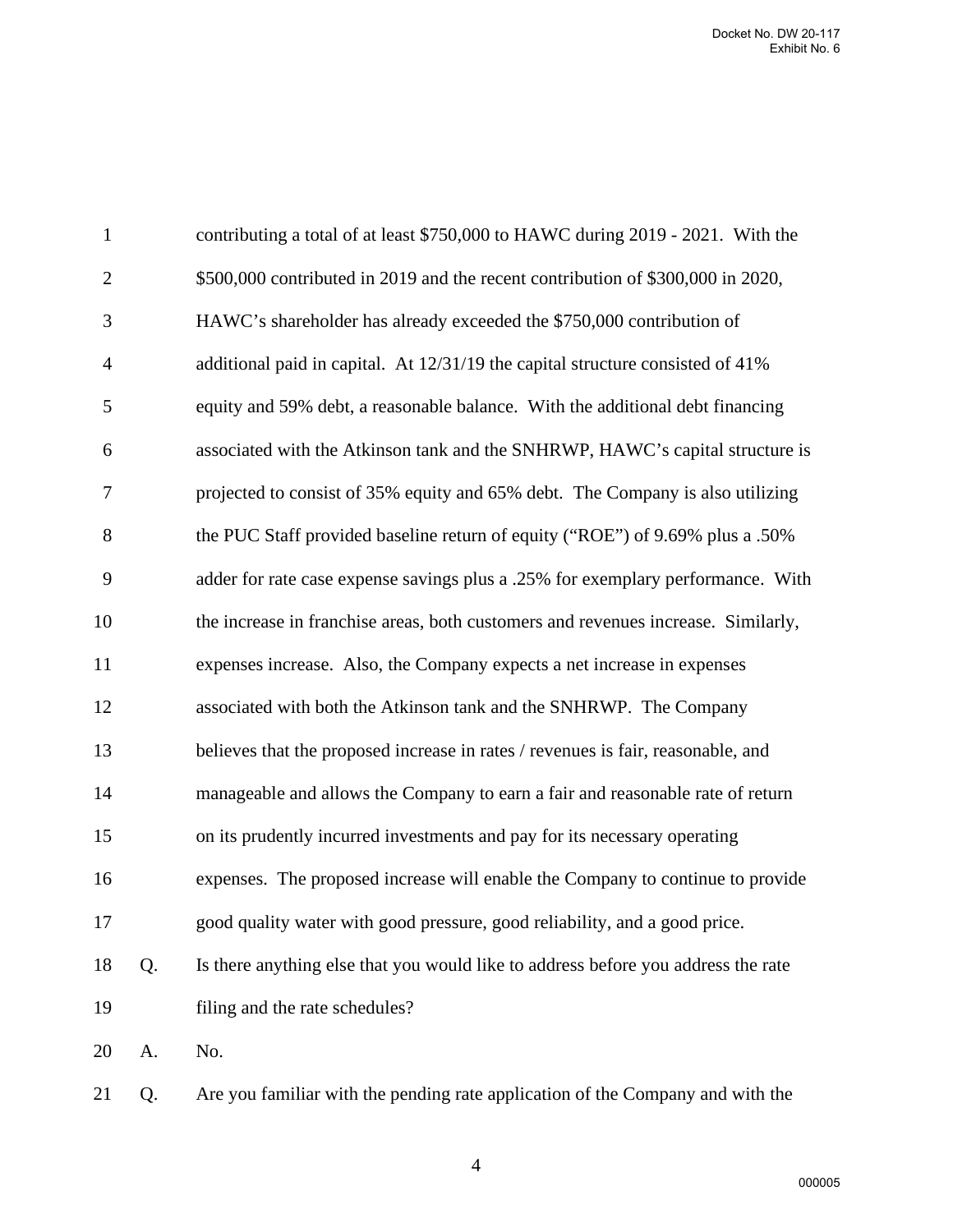| $\mathbf{1}$   |    | various exhibits submitted as Schedules 1 through 5 inclusive, with related pages |
|----------------|----|-----------------------------------------------------------------------------------|
| $\mathbf{2}$   |    | and attachments?                                                                  |
| 3              | A. | Yes, I am. The exhibits were prepared by me, utilizing the financial records of   |
| $\overline{4}$ |    | the Company with the assistance of Company personnel.                             |
| 5              | Q. | What is the test year that the Company is using in this filing?                   |
| 6              | A. | The Company is utilizing the twelve months ended December 31, 2019.               |
| $\tau$         | Q. | Would you summarize the schedule entitled "Computation of Revenue Deficiency      |
| $8\,$          |    | for the Test Year ended December 31, 2019."                                       |
| 9              | A. | Yes. This schedule summarizes the supporting schedules. The actual revenue        |
| 10             |    | deficiency for the test period amounts to \$224,853. It is based upon a 13 month  |
| 11             |    | average balance for 2019 of \$5,237,474 as summarized in Schedule 3. The          |
| 12             |    | Company is utilizing its actual rate of return of 5.78% for the actual test year. |
| 13             |    | The actual rate of return of 5.78%, when multiplied by the rate base of           |
| 14             |    | \$5,237,474, results in an operating income requirement of \$302,531. As shown    |
| 15             |    | on Schedule 1, the actual net operating income for the test period was \$77,678.  |
| 16             |    | The operating income requirement less the net operating income results in an      |
| 17             |    | operating income deficiency of \$224,853. The tax effect on the operating income  |
| 18             |    | deficiency is \$0, resulting in a revenue deficiency of \$224,853.                |
| 19             |    | The pro forma revenue deficiency for the test year amounts to \$0. The Company    |
| 20             |    | made various adjustments to its rate base, related to SNHRWP, the Atkinson tank,  |
| 21             |    | other plant and the 13 month average balances to 2019 year end balances. The      |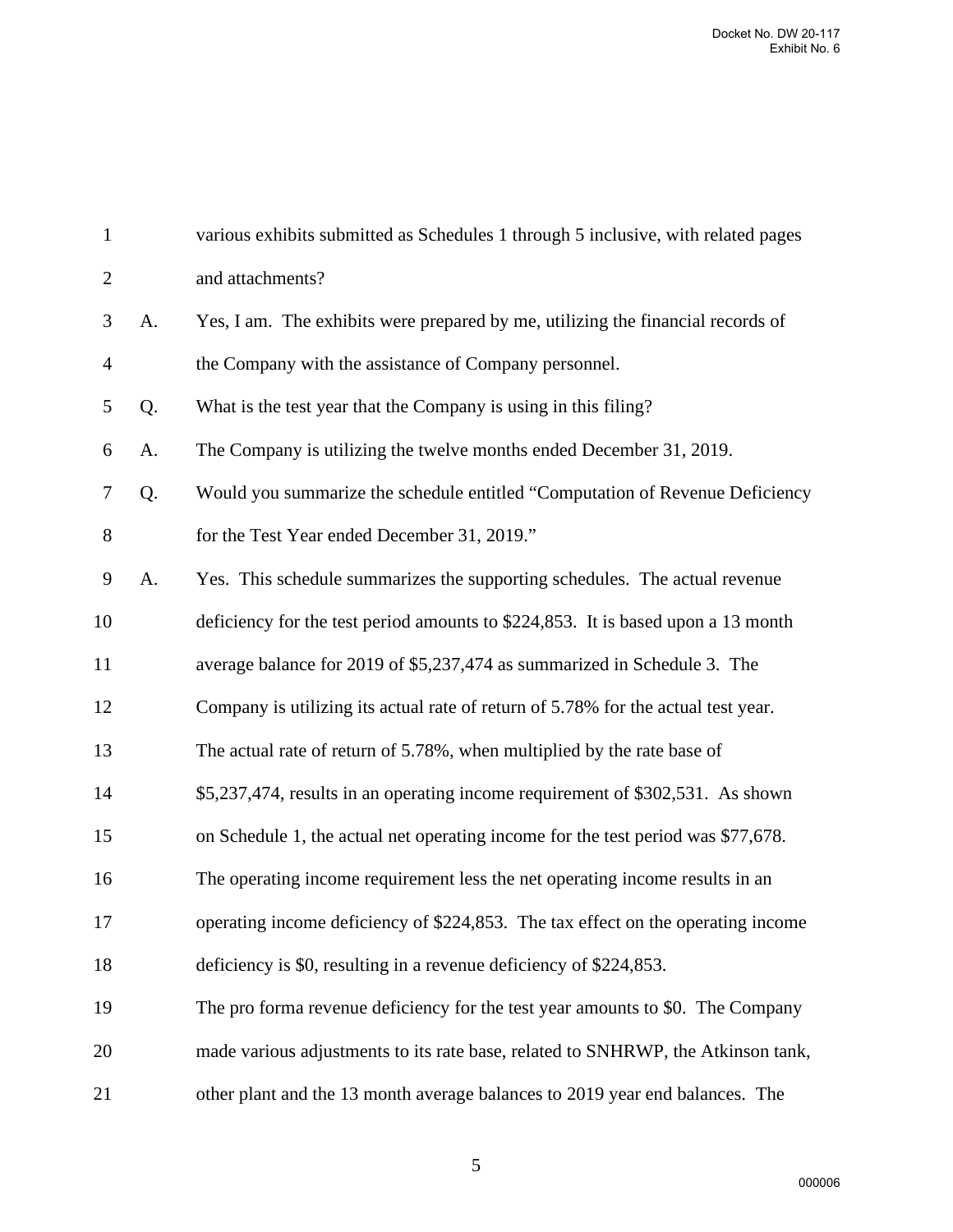| $\mathbf{1}$   |    | Company adjusted the rate of return to reflect its pro forma capital structure, its  |
|----------------|----|--------------------------------------------------------------------------------------|
| $\overline{2}$ |    | pro forma cost of debt, and an 10.44% cost of equity. The net of the adjustments     |
| 3              |    | to the capital structure and the adjustments to the cost rates results in a proposed |
| $\overline{4}$ |    | rate of return of 5.56%. As such, the proposed rate of return of 5.56%, when         |
| 5              |    | multiplied by the pro forma rate base of \$9,966,564, results in an operating        |
| 6              |    | income requirement of \$554,132. The Company increased its revenue by                |
| $\overline{7}$ |    | \$1,523,330 in order to allow the Company to recover its expenses and to earn a      |
| $8\,$          |    | fair and reasonable return on its investment.                                        |
| 9              | Q. | Would you please summarize Schedule 1, "Statement of Income," for the twelve         |
| 10             |    | months ended December 31, 2019?                                                      |
| 11             | A. | The first column (column b) of Schedule 1 shows the actual operating results of      |
| 12             |    | the Company from January 1, 2019 through December 31, 2019. The Company              |
| 13             |    | has filed its 2019 NHPUC Annual Report, which further supports the rate filing.      |
| 14             |    | During the twelve months ended December 31, 2019, the Company operating              |
| 15             |    | revenues amounted to \$2,325,428, an increase of \$281,950 or 13.80%. The            |
| 16             |    | increase in operating revenue in 2019 was due to the increase in the number of       |
| 17             |    | customers and in the number of gallons sold. The Company customer base               |
| 18             |    | continues to grow. The Company had 3,857 customers as of December 31, 2019.          |
| 19             |    | The Company's operating expenses consist of operation and maintenance                |
| 20             |    | expenses, depreciation and amortization expenses, and taxes. The total 2019          |
| 21             |    | operating expenses amounted to \$2,247,750, an increase of \$190,302 or 9.25%.       |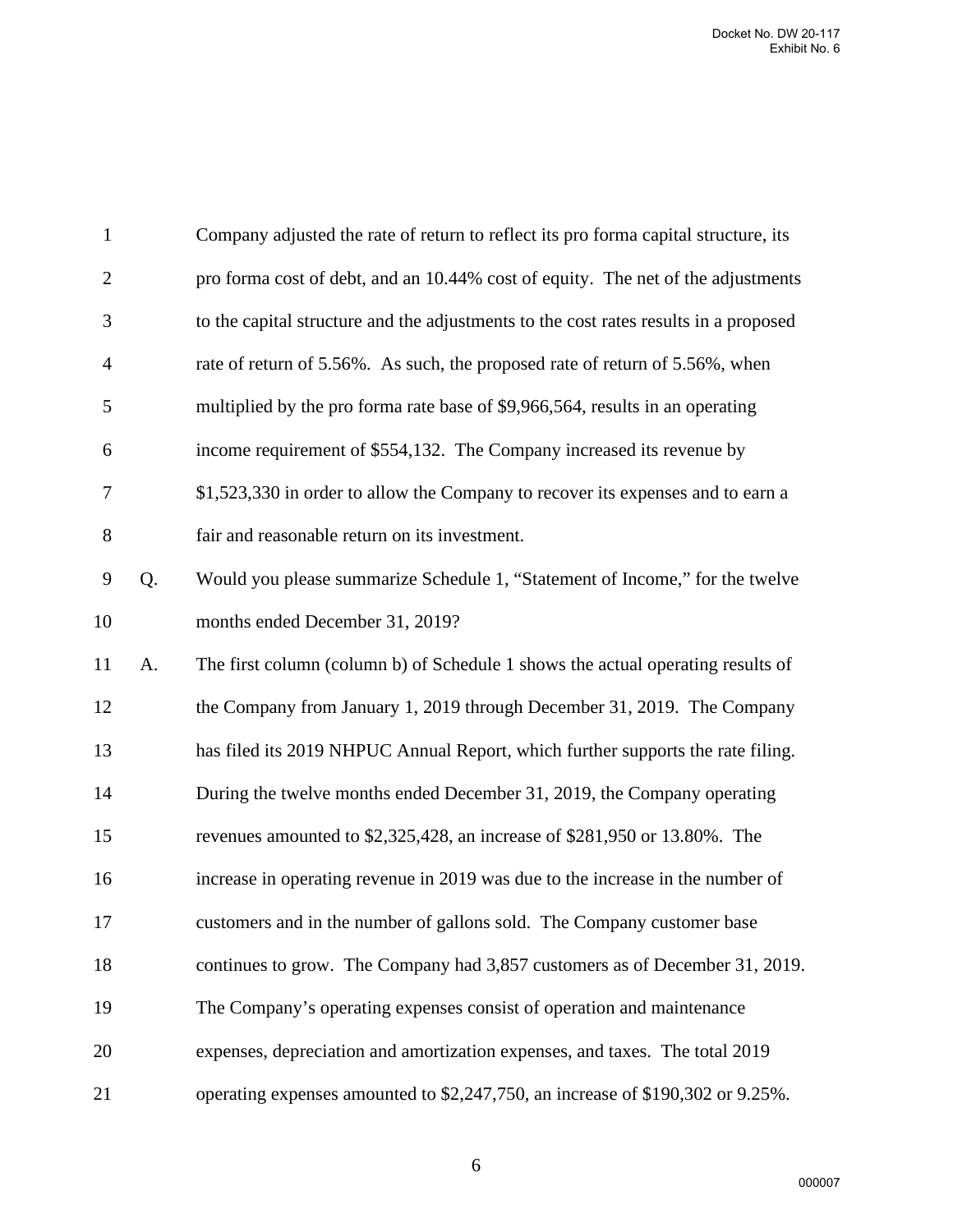| $\mathbf{1}$   |    | Operation and maintenance expenses increased \$162,998, primarily due to           |
|----------------|----|------------------------------------------------------------------------------------|
| $\overline{2}$ |    | increased administrative and general expenses, transmission and distribution       |
| 3              |    | expenses and customer accounts expenses. Depreciation expenses increased by        |
| 4              |    | \$31,841. The increases were partially offset by lower taxes other than income.    |
| 5              |    | The Company's net operating income amounted to \$77,678.                           |
| 6              |    | The Company reviewed a number of expense accounts in its preparation of the        |
| 7              |    | rate filing. In its review, the Company determined that certain expenses needed to |
| $8\,$          |    | be adjusted in order to reflect what would be considered normal and recurring.     |
| 9              | Q. | Please explain each of the pro forma adjustments made to revenue as shown on       |
| 10             |    | Schedule 1, in the second column (column c) and further supported on Schedule      |
| 11             |    | 1A.                                                                                |
| 12             | A. | The Company made two pro forma adjustments to revenue.                             |
| 13             |    | <b>Operating Revenues</b>                                                          |
| 14             |    | 1. Operating Revenues due to Sale of Water to Plaistow - \$175,180.                |
| 15             |    | The pro forma adjustment to revenue represents the additional revenue of           |
| 16             |    | \$175,180 due to the sale of water to Plaistow as part of the SNHRWP. The          |
| 17             |    | Company will be purchasing 100,000 gallons of water a day from SNHRWP and          |
| 18             |    | reselling it to Plaistow. The prices have been set by NHDES as a result of a cost  |
| 19             |    | of service done for NHDES. The Company will be purchasing at \$3.05 per ccf        |
| 20             |    | and reselling at \$3.59 per ccf. The sale to Plaistow increases revenue by         |
| 21             |    | \$175,180.                                                                         |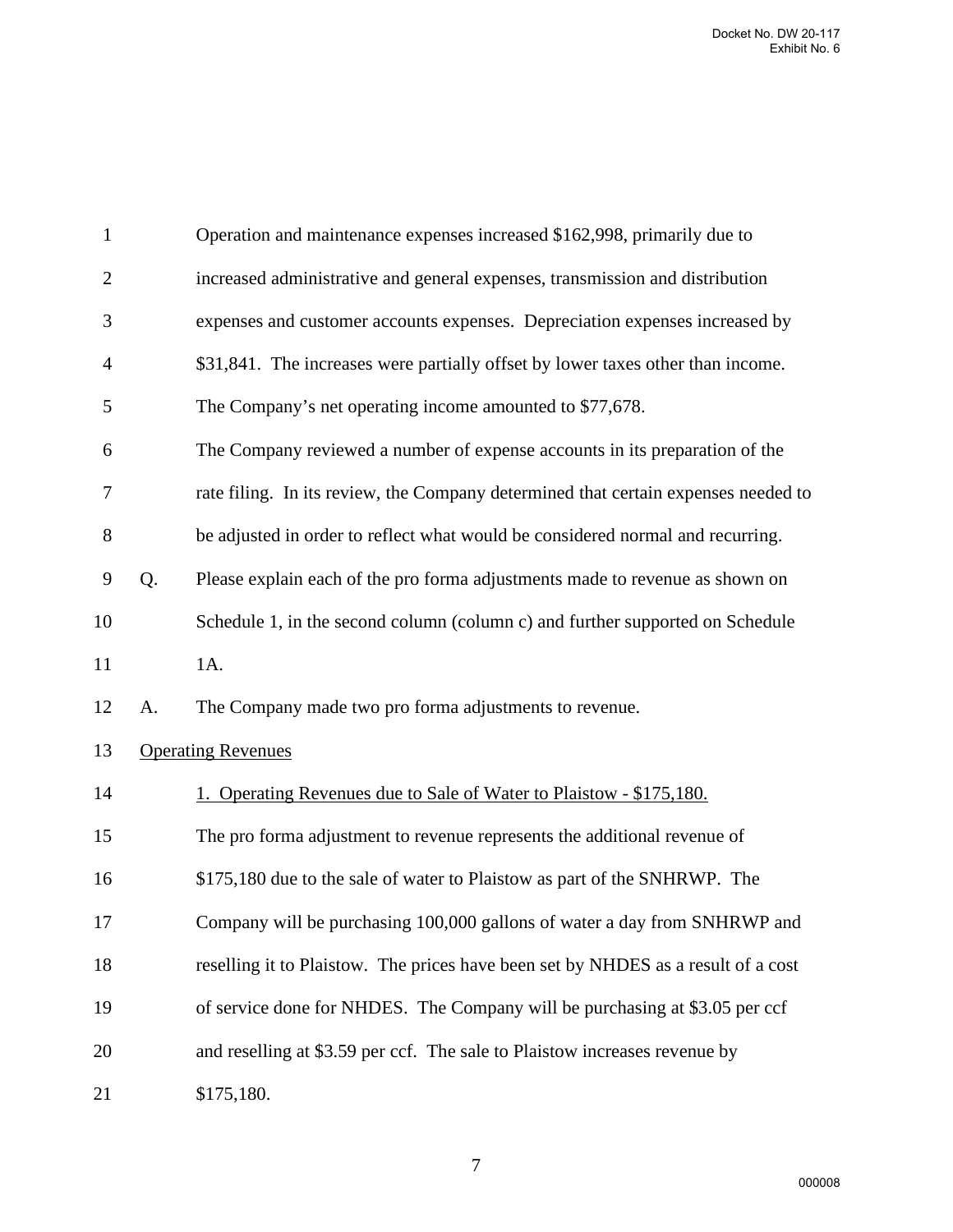| $\mathbf{1}$   |    | 2. Operating Revenues needed to earn return and recover expenses - \$1,348,150.        |
|----------------|----|----------------------------------------------------------------------------------------|
| $\overline{2}$ |    | The pro forma adjustment to revenue represents the additional revenue of               |
| 3              |    | \$1,348,150 needed to recover the increase in its pro forma expenses and to earn a     |
| 4              |    | reasonable return on its pro forma rate base.                                          |
| 5              | Q. | Did the Company make any pro forma adjustments to expenses?                            |
| 6              | A. | Yes. The Company made a number of pro forma adjustments to expenses as                 |
| 7              |    | follows:                                                                               |
| $8\,$          |    | <b>Operating and Maintenance Expenses</b>                                              |
| 9              |    | 3. Purchased Water for Company - \$372,075.                                            |
| 10             |    | In addition to purchasing water from SNHRWP to resell to Plaistow, the                 |
| 11             |    | Company is also purchasing 250,000 gallons a day from Manchester to serve its          |
| 12             |    | core customers in Hampstead and Atkinson. Again, the Company will be                   |
| 13             |    | purchasing the water at \$3.05 per ccf, resulting in a purchased water expense of      |
| 14             |    | \$372,075.                                                                             |
| 15             |    | 4. Purchased Water for Plaistow - \$148,830.                                           |
| 16             |    | As indicated earlier, the Company will be purchasing water from SNHRWP to              |
| 17             |    | resell to Plaistow. The cost of the purchased water is at \$3.05 per ccf, resulting in |
| 18             |    | a purchased water expense of \$148,830.                                                |
| 19             |    | <u>5. Well Expenses – (\$7,144).</u>                                                   |
| 20             |    | With the purchase of water from SNHRWP, some of the existing wells will be             |
| 21             |    | retired. With the retirement of the some of the existing wells, the Company            |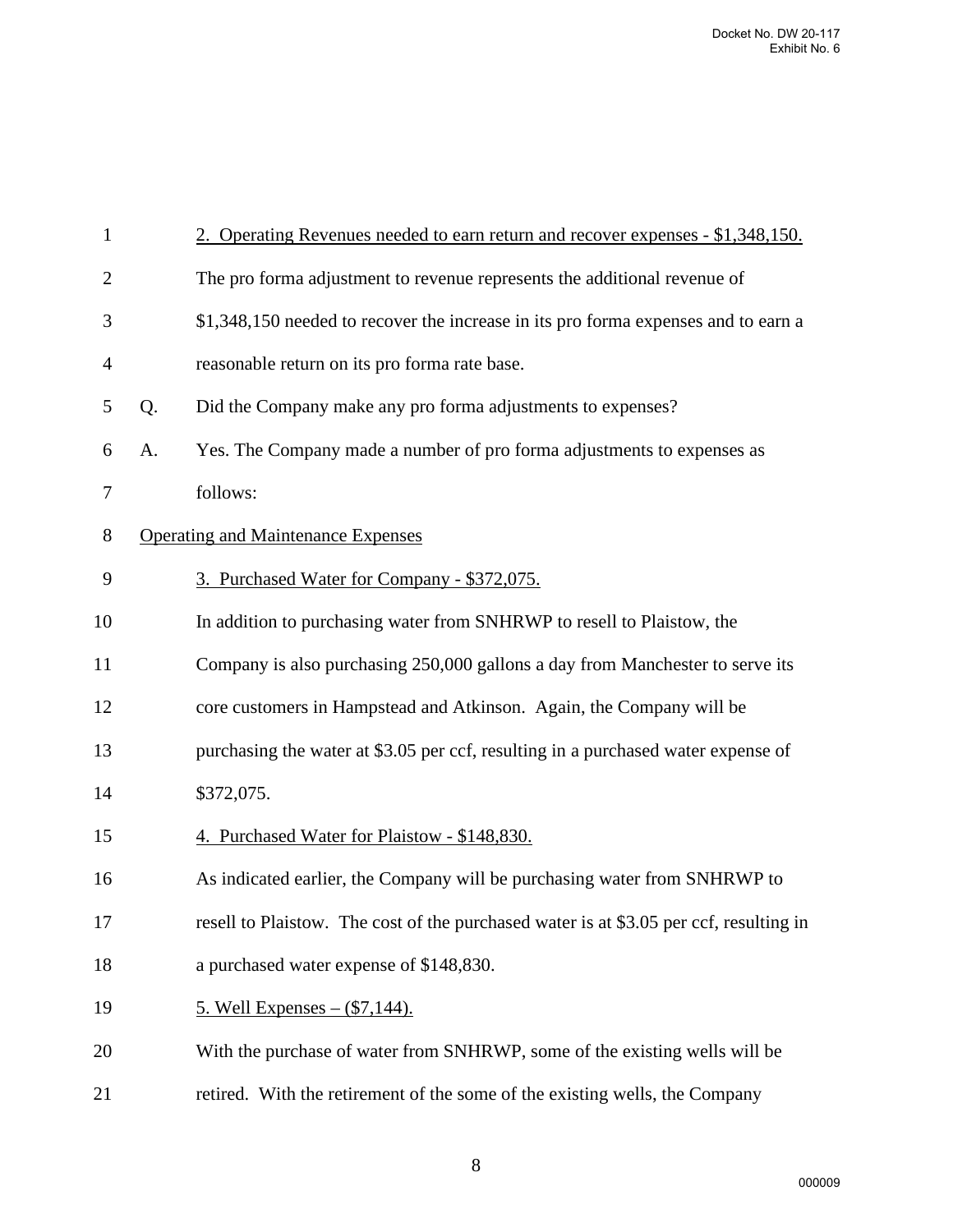| $\mathbf{1}$   | anticipates a 20% reduction in well expenses. During the test year, the Company  |
|----------------|----------------------------------------------------------------------------------|
| $\overline{2}$ | incurred $$35,720$ . A 20% reduction amounts to $(\$7,144)$ .                    |
| 3              | <u>6. Purchased Power – (\$32,390).</u>                                          |
| 4              | Again, with the purchase of water from SNHRWP, and some of the existing wells    |
| 5              | being retired, the Company anticipates a reduction in purchased power costs.     |
| 6              | During the test year, the Company incurred \$219,181. After analyzing the        |
| 7              | various pump stations, the Company anticipates a \$32,390 reduction in purchased |
| 8              | power costs.                                                                     |
| 9              | <u>7. Pumping Expenses – \$0.</u>                                                |
| 10             | Again, with the purchase of water from SNHRWP, and some of the existing wells    |
| 11             | being retired, the Company anticipates a reduction in pumping expenses           |
| 12             | associated with those pump stations, however, the Company also anticipates an    |
| 13             | increase in pumping expenses associated with pumping the water through the       |
| 14             | Company system to both its customers and Plaistow. As such, overall, the         |
| 15             | Company believes that there will be a net zero change in pumping expenses.       |
| 16             | 8. Treatment Expenses - \$0.                                                     |
| 17             | Again, with the purchase of water from SNHRWP, and some of the existing wells    |
| 18             | being retired, the Company anticipates a reduction in treatment expenses         |
| 19             | associated with those pump stations. However, the Company also anticipates an    |
| 20             | increase in treatment expenses associated with treating the water from SNHRWP.   |
| 21             | As such, overall, the Company believes that there will be a net zero change in   |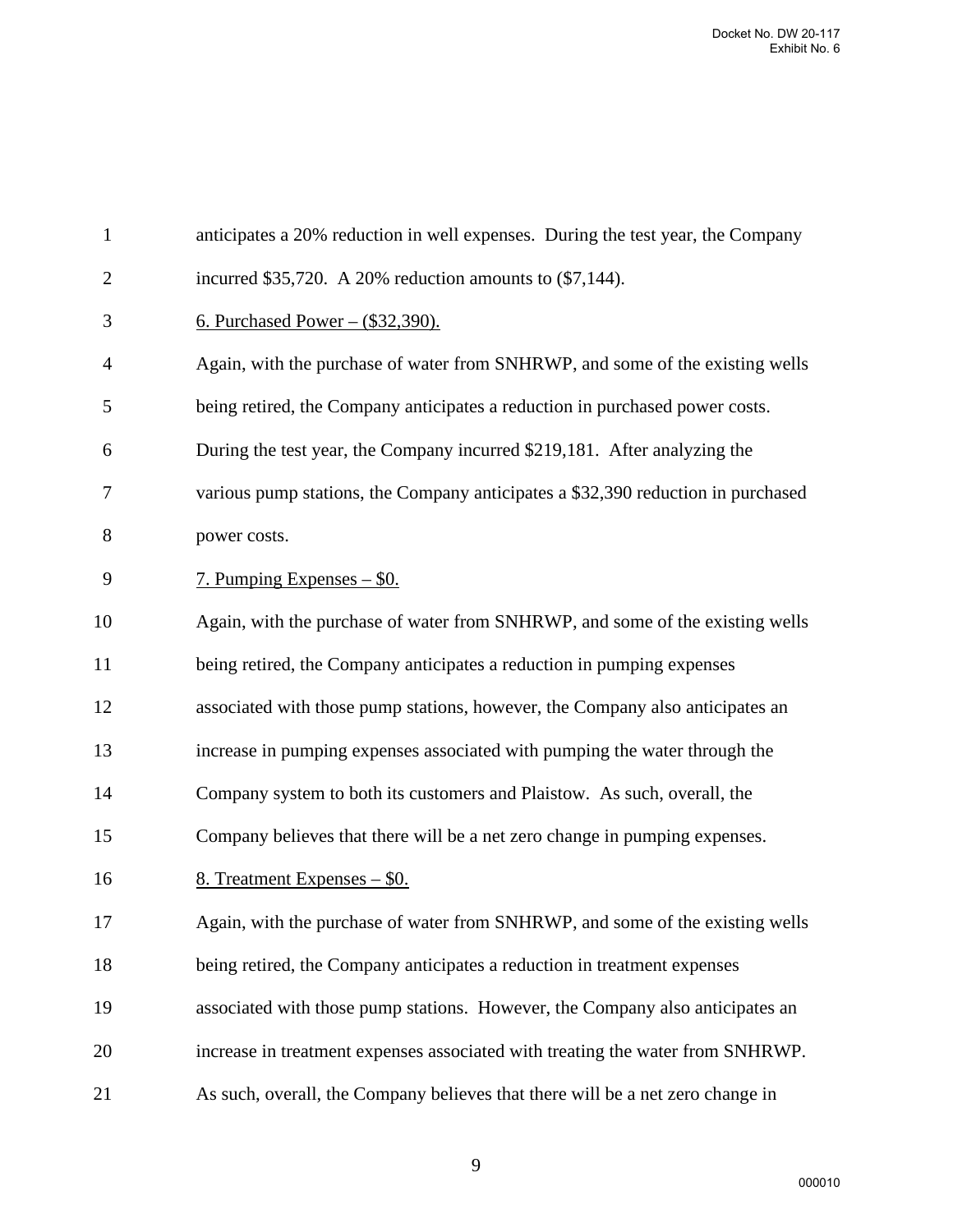| treatment expenses.                                                               |
|-----------------------------------------------------------------------------------|
| 9. Wages - \$147,721.                                                             |
| During 2020 the Company added a new office person and a new field person.         |
| Also, there were some changes in both the office and field personal, which        |
| impacted wages. The projected 2020 wages are estimated to be \$524,153. The       |
| 2019 actual test wages amounted to \$376,432, resulting in a pro forma adjustment |
| of \$147,721.                                                                     |
| 10. Payroll Taxes - \$11,301.                                                     |
| With an increase in wages, there is a related increase in payroll taxes. The      |
| Company applied the FICA tax rate of 7.65% to the increase in wages of            |
| \$147,721 to determine a payroll tax pro forma adjustment of \$11,301.            |
| <u>11. Benefits – 401k, Health Ins &amp; Life Ins - \$22,862.</u>                 |
| With a change in employees, there were changes in benefits. The projected 2020    |
| benefits are estimated to be \$57,753. The 2019 actual test benefits amounted to  |
| \$34,711, resulting in a pro forma adjustment of \$22,862.                        |
| 12. Management Agreement - \$8,458.                                               |
| The Management / Service / Rental Agreement automatically renewed from year       |
| to year (until and unless notice is given). The agreement provides for a 5%       |
| recurring annual increase. As such, the pro forma adjustment reflects the 5%      |
| annual increase.                                                                  |
| 13. Outside Services – Legal and Accounting Expenses associated with CIAC         |
|                                                                                   |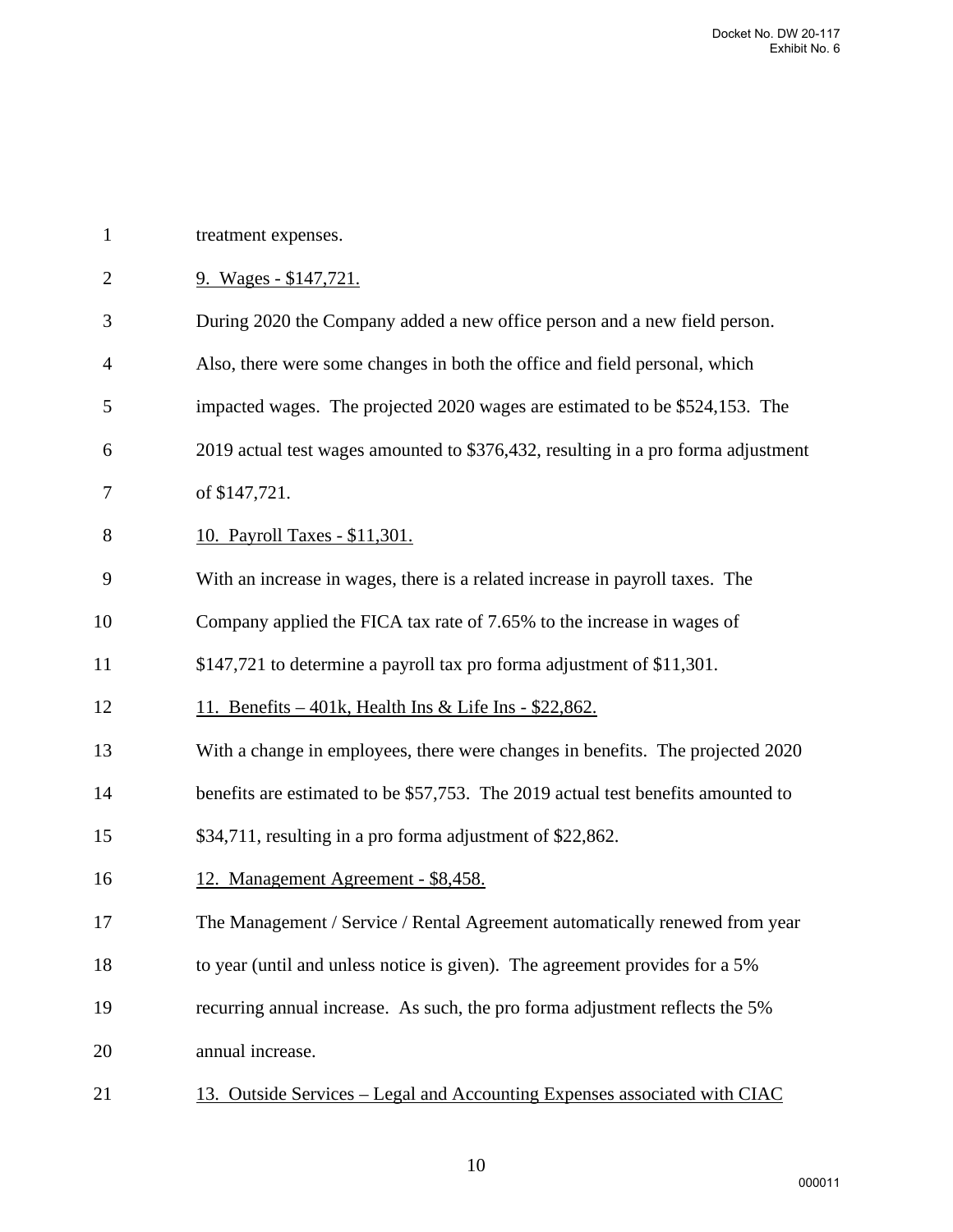## 1 Tax Review –  $($25,783)$ .

| $\overline{2}$ | The Company hired Sheehan Phinney Bass $+$ Green to review its options with                              |
|----------------|----------------------------------------------------------------------------------------------------------|
| 3              | respect to potentially avoiding the CIAC tax. Sheehan Phinney Bass + Green                               |
| $\overline{4}$ | considered grandfathering, charitable entity and reallocation of grant and loan                          |
| 5              | funds. Regrettably, none of the options proved viable. The Company incurred                              |
| 6              | \$38,675 during the test year. The Company proposes to reduce such expenses by                           |
| 7              | \$25,783, effectively allowing the Company to recover its costs over three years.                        |
| 8              | 14. Outside Services - Audit Expenses - 2,000.                                                           |
| 9              | The 2019 test year has no audit expenses. In anticipation of a PUC audit, the                            |
| 10             | Company projects that it will incur \$6,000 of audit related expenses. The                               |
| 11             | Company proposes to recover such projected expenses over 3 years, resulting in a                         |
| 12             | pro forma adjustment of \$2,000.                                                                         |
| 13             | Total pro forma adjustments to operating and maintenance expenses amount to                              |
| 14             | \$647,930.                                                                                               |
| 15             | <b>Depreciation Expenses</b>                                                                             |
| 16             | <u>15. Depreciation Expenses – <math>\frac{1}{2}</math> Depr. on 2019 Additions to Plant - \$19,670.</u> |
| 17             | In 2019 the Company recorded \$19,670 of depreciation expenses on 2019                                   |
| 18             | additions to plant. This amount represents a half year depreciation on such assets.                      |
| 19             | Pro forma adjustment 15 represents a half year depreciation so that the test year                        |
| 20             | can fully reflect depreciation on the 2019 additions.                                                    |
| 21             | <u> 16. Depreciation Expenses – Atkinson Tank - \$41,081.</u>                                            |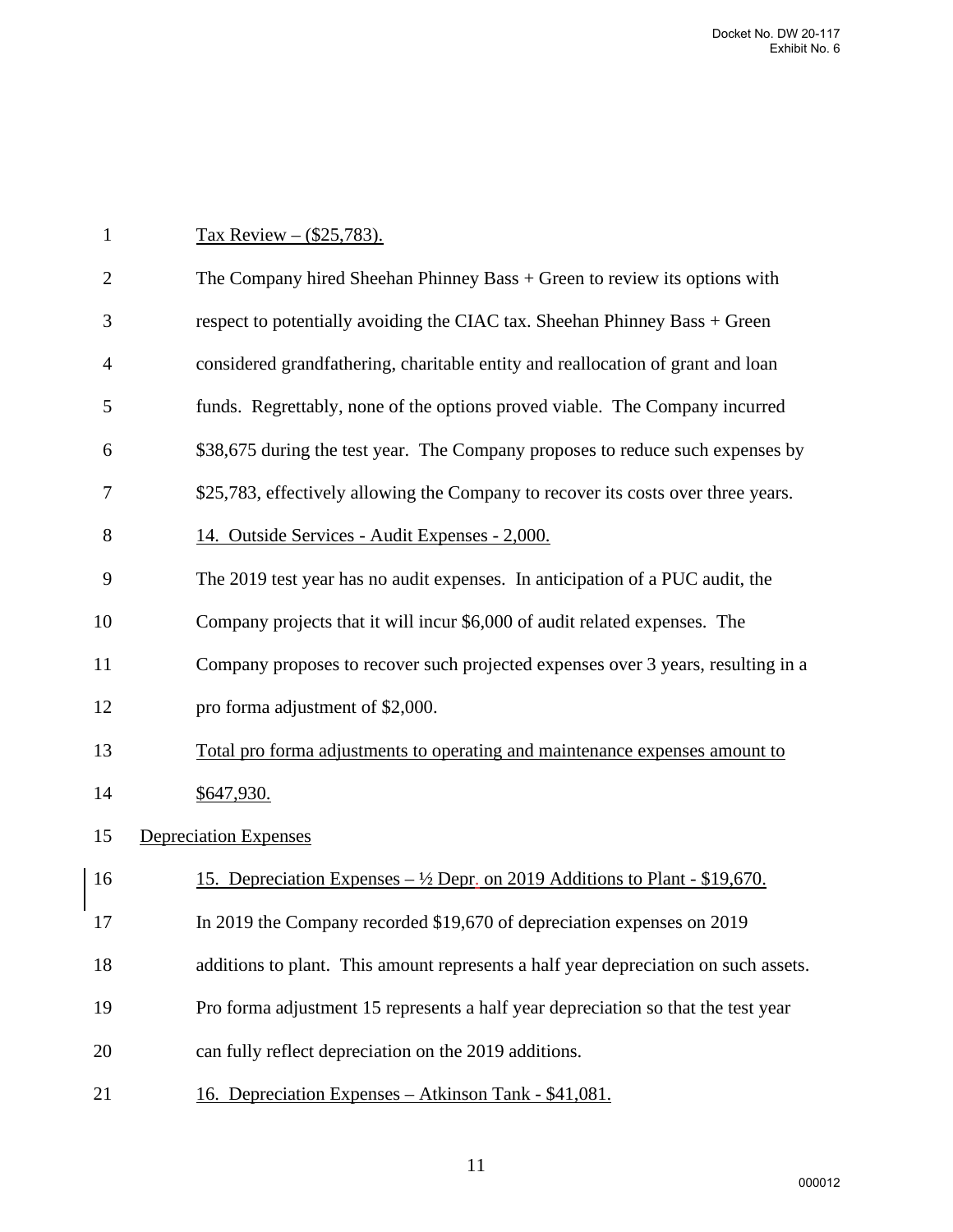| $\mathbf{1}$   | The test year has no depreciation expense associated with the Atkinson Tank. A     |
|----------------|------------------------------------------------------------------------------------|
| $\overline{2}$ | full year depreciation expense on the Atkinson Tank amounts to \$41,081. See       |
| 3              | Schedule 3D for the plant by account and the calculation of depreciation           |
| 4              | expenses.                                                                          |
| 5              | <u> 17. Depreciation Expenses – SNHRWP - \$257,458.</u>                            |
| 6              | The test year has no depreciation expense associated with the SNHRWP. A full       |
| 7              | year depreciation expense on the SNHRWP amounts to \$257,458. See Schedule         |
| 8              | 3E, Page 1 of 3, for the plant by account and the calculation of depreciation      |
| 9              | expenses.                                                                          |
| 10             | <u> 18. Depreciation Expenses – Other Projects - \$9,815.</u>                      |
| 11             | The test year has no depreciation expense associated with the Other Projects. A    |
| 12             | full year depreciation expense on the Other Projects amounts to \$9,815. See       |
| 13             | Schedule 3F for the plant by account and the calculation of depreciation expenses. |
| 14             | Total pro forma adjustments to depreciation expenses amount to \$328,024.          |
| 15             | <b>Amortization of CIAC</b>                                                        |
| 16             | 19. Amortization of CIAC - 1/2 Amort on 2019 Adds to CIAC Plant - \$1,504.         |
| 17             | In 2019 the Company recorded \$1,504 of amortization of CIAC on 2019               |
| 18             | contributed additions to plant. This amount represents a half year amortization of |
| 19             | CIAC on such assets. Pro forma adjustment 19 represents a half year                |
| 20             | amortization of CIAC so that the test year can fully reflect amortization of CIAC  |
| 21             | on the 2019 contributed additions.                                                 |
|                |                                                                                    |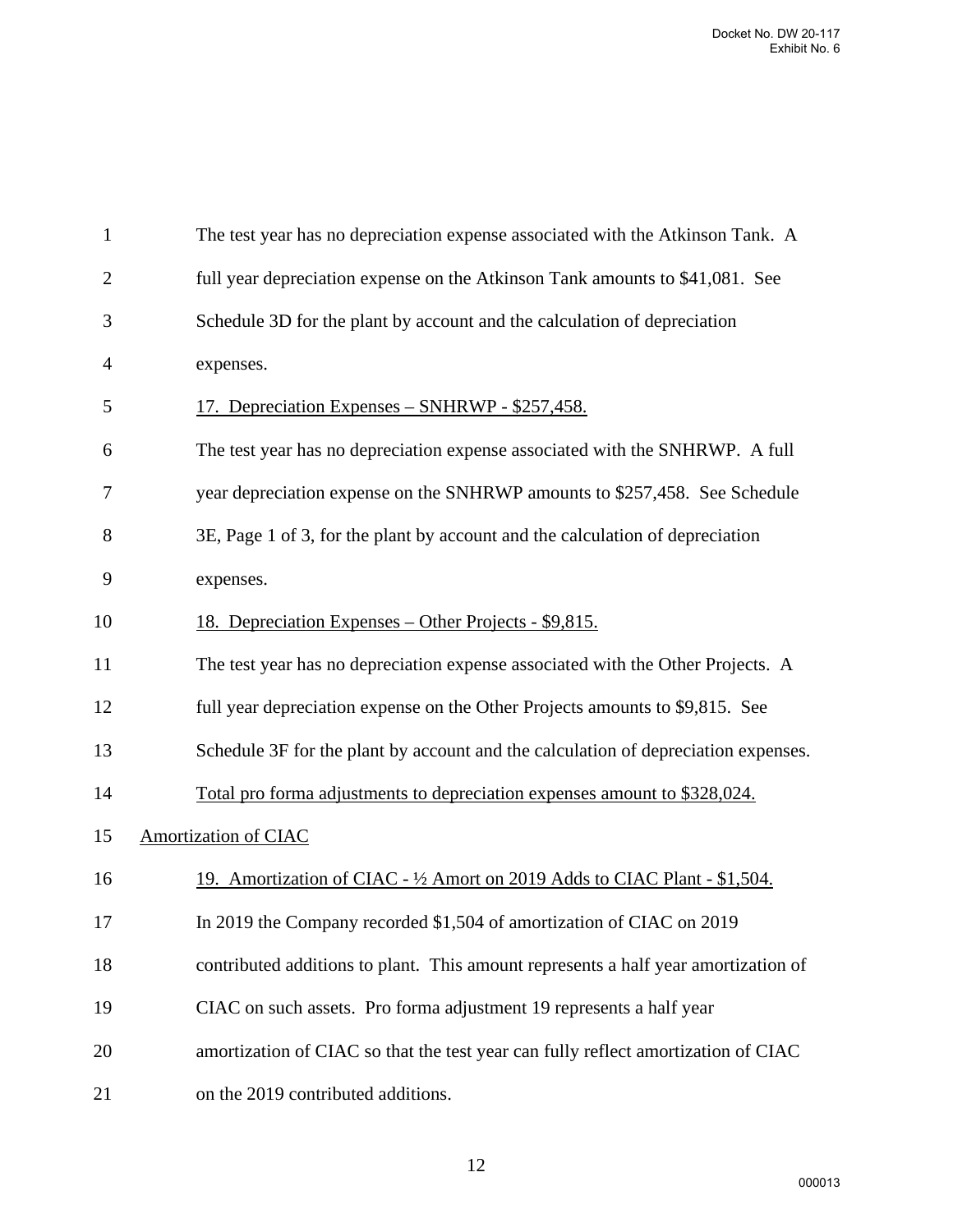| $\mathbf{1}$   | 20. Amortization of CIAC - Atkinson Tank - \$21,978.                               |
|----------------|------------------------------------------------------------------------------------|
| $\overline{2}$ | The test year has no amortization of CIAC associated with the Atkinson Tank. A     |
| 3              | full year amortization of CIAC on the Atkinson Tank amounts to \$21,978. See       |
| 4              | Schedule 3D for the CIAC by account and the calculation of amortization of         |
| 5              | CIAC.                                                                              |
| 6              | 21. Amortization of CIAC - SNHRWP - \$172,325.                                     |
| 7              | The test year has no amortization of CIAC associated with the SNHRWP. A full       |
| 8              | year amortization of CIAC on the SNHRWP amounts to \$172,325. See Schedule         |
| 9              | 3E, Page 2 of 3, for the CIAC by account and the calculation of amortization of    |
| 10             | CIAC.                                                                              |
| 11             | 22. Amortization Expense – Other - $$0$                                            |
| 12             | As indicated in Adjustments 29 $\&$ 38, the Company proposes to transfer the net   |
| 13             | book value of retired plant associated with its Woodland Pond and Jesse Page       |
| 14             | pump stations from plant in service to miscellaneous deferred debits. While the    |
| 15             | Company could amortize such plant, the Company proposes to allow the existing      |
| 16             | depreciation to continue.                                                          |
| 17             | Taxes other than income                                                            |
| 18             | 23. Taxes other than Income - \$79,313.                                            |
| 19             | With the addition of plant associated with the Atkinson Tank, the SNHRWP and       |
| 20             | Other Plant, the Company anticipates that both state and local property taxes will |
| 21             | increase. See Schedules 3D, 3E (page 3 of 3) and 3F for the calculation of the     |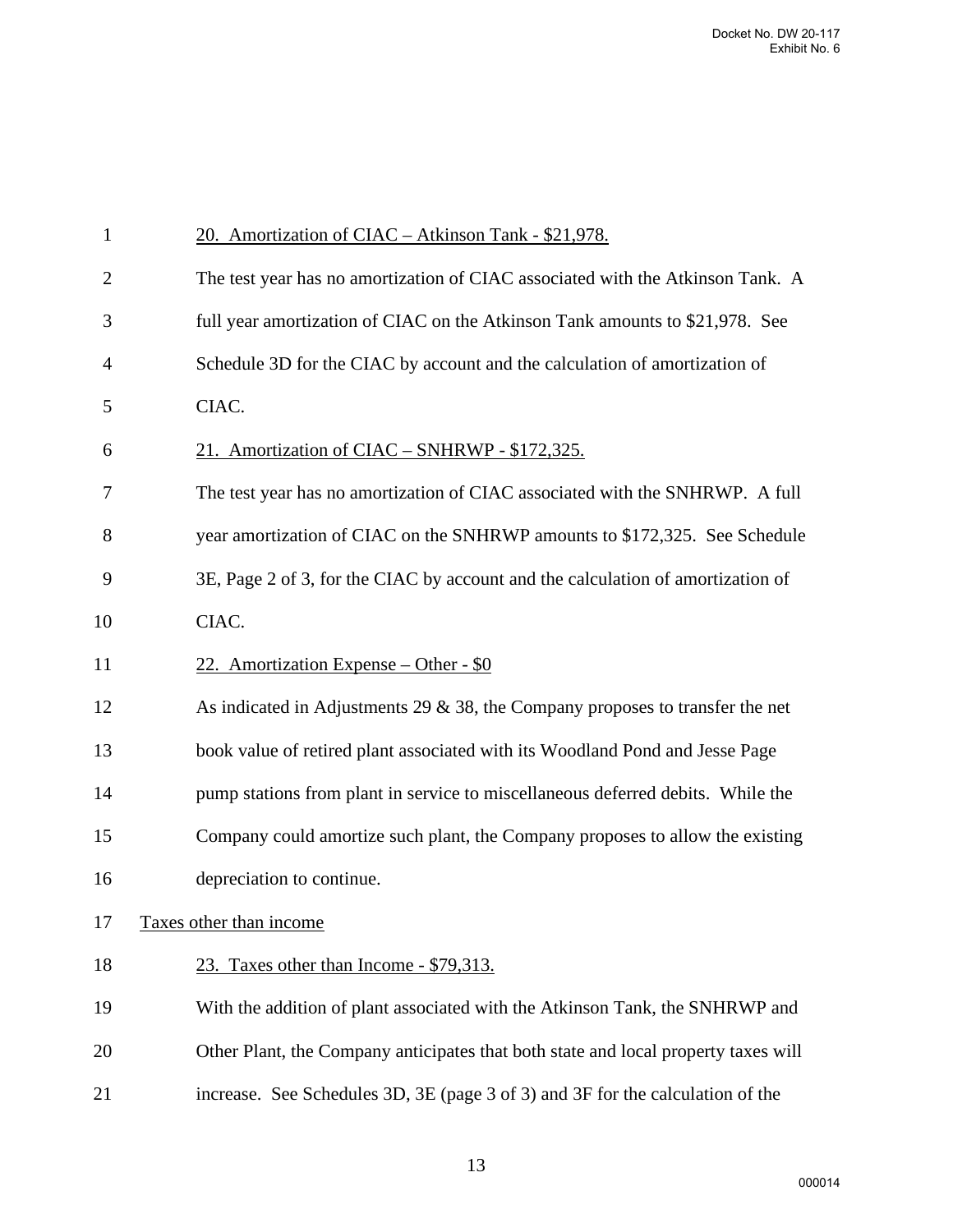| $\mathbf{1}$   |    | increase in state and local property taxes.                                           |
|----------------|----|---------------------------------------------------------------------------------------|
| $\overline{2}$ |    | <b>Income Taxes</b>                                                                   |
| 3              |    | 24. State Business Taxes - \$35,005.                                                  |
| 4              |    | With the increase in revenue, and the increase in rate base, state business taxes are |
| 5              |    | expected to increase. See Schedule 1B for the calculation of state business taxes.    |
| 6              |    | 25. Federal Income Taxes - \$95,749.                                                  |
| 7              |    | With the increase in revenue, and the increase in rate base, federal income taxes     |
| 8              |    | are expected to increase. See Schedule 1B for the calculation of the federal          |
| 9              |    | income taxes.                                                                         |
| 10             |    | 26. Provision for Deferred Taxes - \$53,655.                                          |
| 11             |    | In 2020 the Company expects to recognize the deferred tax expense associated          |
| 12             |    | with the book / tax timing difference related to recognizing revenue associated       |
| 13             |    | with the CIAC on the Atkinson Tank and SNHRWP. The Company anticipates                |
| 14             |    | that CIAC of \$5,504,405 will be recognized as revenue for tax purposes.              |
| 15             |    | The total pro forma adjustments to expenses amount to \$1,046,876.                    |
| 16             |    | The Company did review a number of other operating expenses, but decided that         |
| 17             |    | the expenses are reasonable and recurring, and provide a proper basis in which to     |
| 18             |    | establish future rates.                                                               |
| 19             | Q. | Does column d of Schedule 1 represent the sum of the actual test year amounts         |
| 20             |    | (column b) plus the pro forma adjustments (column c)?                                 |
| 21             | А. | Yes, it does.                                                                         |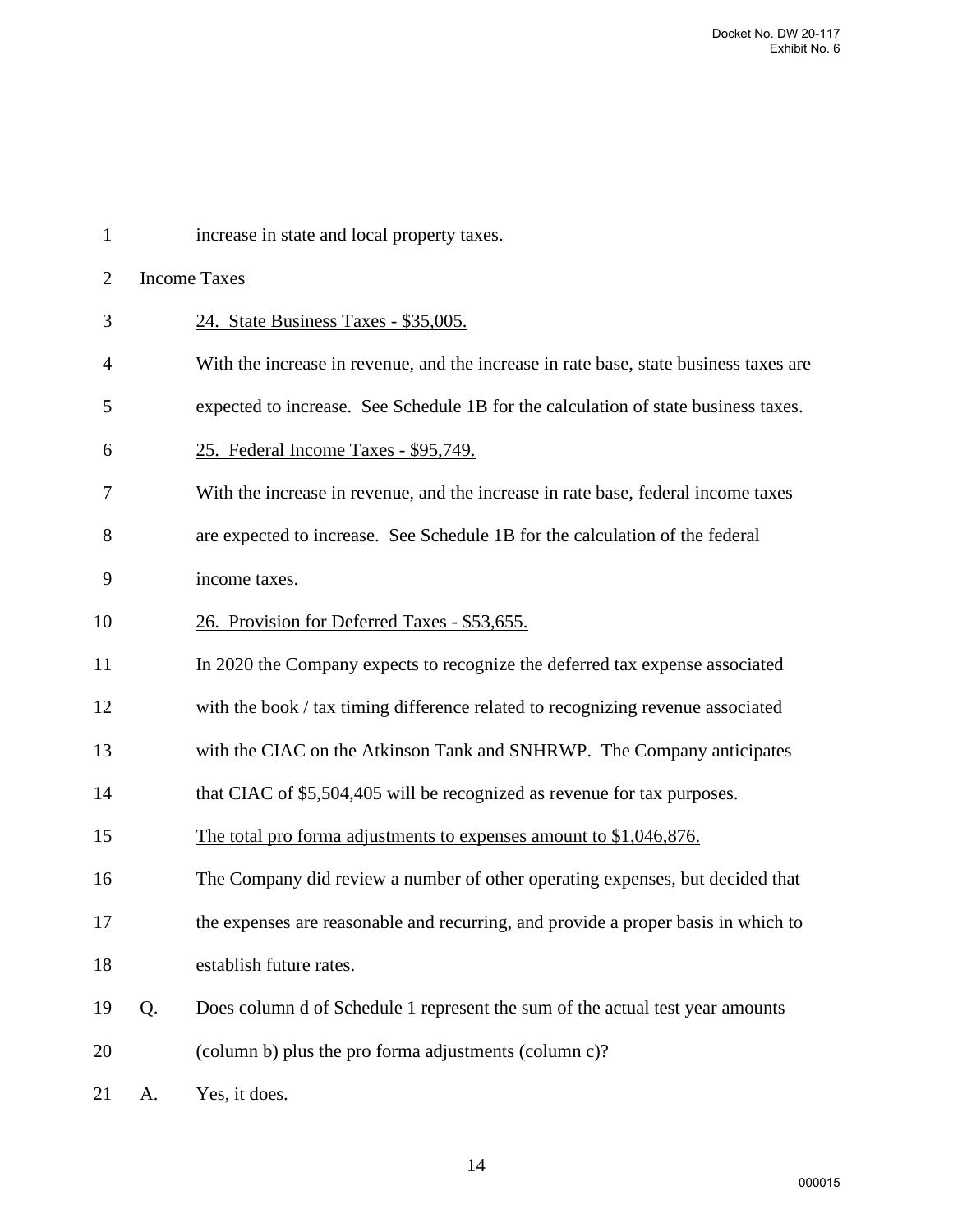| $\mathbf{1}$     | Q. | Does column e and f represent the revenue and expenses for the twelve months         |
|------------------|----|--------------------------------------------------------------------------------------|
| $\mathbf{2}$     |    | ended December 31, 2018 and 2017, respectively?                                      |
| 3                | A. | Yes, it does.                                                                        |
| $\overline{4}$   | Q. | Would you please explain Schedule 2 entitled "Balance Sheet"?                        |
| 5                | A. | Yes. This schedule shows the year end balances reflected on the balance sheets of    |
| 6                |    | the Company for 2019, 2018 and 2017.                                                 |
| $\tau$           |    | Utility Plant consists of numerous structures, wells, pumps, tanks, mains, services, |
| 8                |    | meters, vehicles, and other plant. At December 31, 2019 the Company had utility      |
| $\boldsymbol{9}$ |    | plant of \$19,855,659. Since the last rate case, the Company has added               |
| 10               |    | approximately \$3.2 million in plant. Accumulated Depreciation represents the        |
| 11               |    | depreciation on these same assets from the date of purchase through December         |
| 12               |    | 31, 2019, using a straight-line depreciation method over the estimated useful life.  |
| 13               |    | The Company's current and accrued assets amount to \$585,469, including              |
| 14               |    | \$40,520 of cash. The Company's cash position has declined in recent years.          |
| 15               |    | The Company also has deferred assets of \$1,229,920 including \$55,964 of            |
| 16               |    | unamortized debt expense, \$1,163,245 of miscellaneous deferred debits and           |
| 17               |    | \$10,711 of deferred tax assets. Miscellaneous deferred debits include \$986,176     |
| 18               |    | associated with the SNHRWP.                                                          |
| 19               |    | The Company's Equity Capital amounts to \$3,122,097 consisting of \$16,767 of        |
| 20               |    | common stock, \$4,054,354 of other paid in capital, and retained earnings of         |
| 21               |    | (\$949,024). Other paid in capital increased by \$400,000 in 2018 and \$500,000 in   |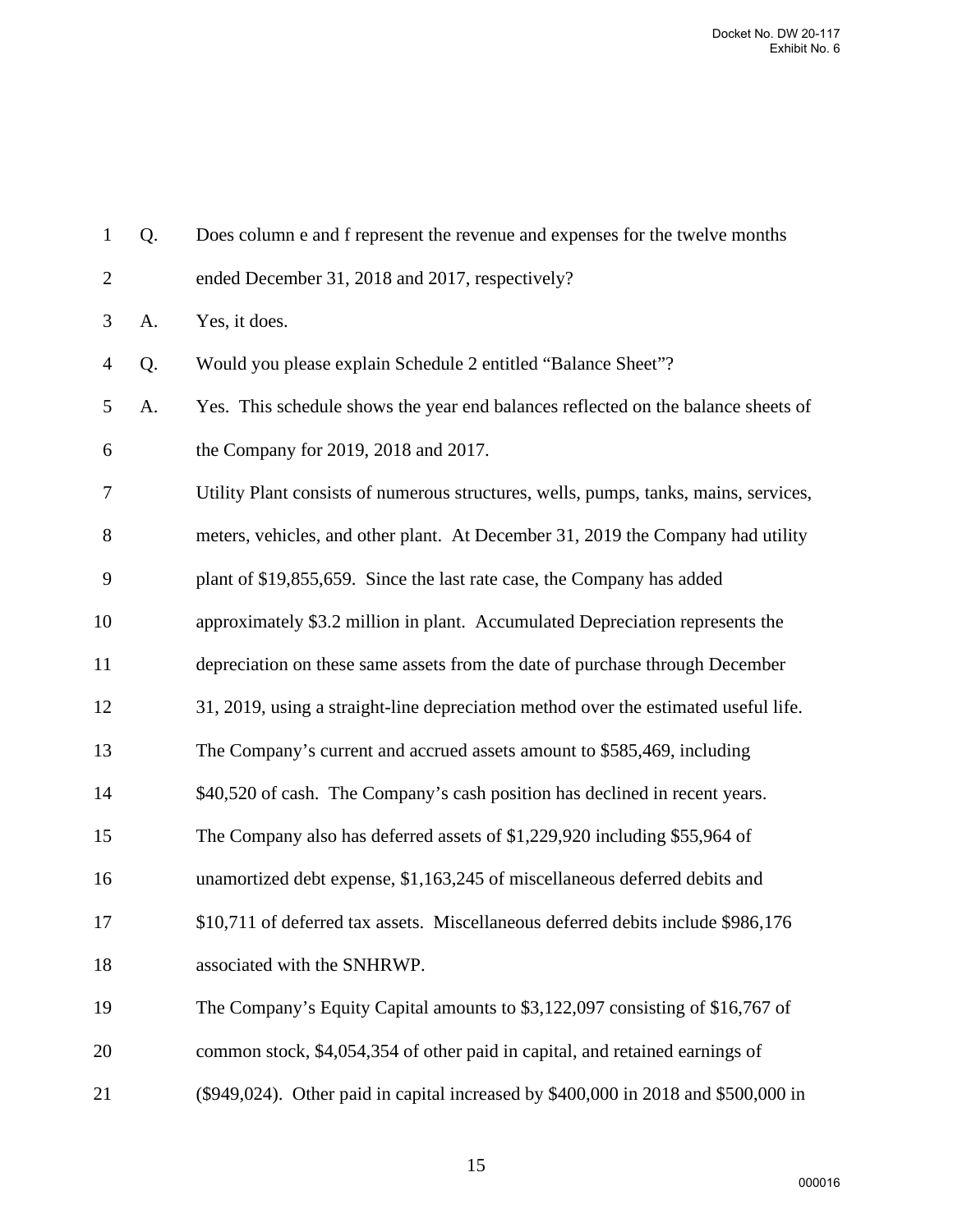| $\mathbf{1}$   |    | 2019. The Company's negative retained earnings have been increasing in recent         |
|----------------|----|---------------------------------------------------------------------------------------|
| $\overline{2}$ |    | years due to net losses in 2018 and 2019. The Company's sole shareholder is the       |
| 3              |    | Christine (Lewis) Morse Revocable Family Trust of 2000. The number of shares          |
| $\overline{4}$ |    | authorized and outstanding is 300 and 100, respectively, with no par value. The       |
| 5              |    | Company's other long term debt outstanding amounts to \$4,504,424. In 2019 the        |
| 6              |    | Company borrowed \$590,201 from NH DES for the Atkinson Tank. The                     |
| 7              |    | borrowing was approved in PUC Order #26,230.in Docket DW 18-138. The                  |
| 8              |    | Company's total current and accrued liabilities amount to \$337,561 including         |
| 9              |    | \$156,209 accounts payable to Lewis Builders, an affiliated company. The              |
| 10             |    | Company's total deferred credits amount to \$966,258 including \$898,404 of state     |
| 11             |    | funding for the Atkinson Tank. The Company has net contribution in aid of             |
| 12             |    | construction of \$5,366,446. The Company and its customers continue to benefit        |
| 13             |    | from CIAC, primarily from Lewis Builders.                                             |
| 14             | Q. | Would you please explain Schedule 3 entitled "Rate Base"?                             |
| 15             | A. | Columns $(b)$ - $(m)$ show the actual balances of the rate base items as per the      |
| 16             |    | Company's monthly financial statements. Column (n) shows the actual 13 month          |
| 17             |    | average balances, except for cash working capital, which reflects the cash            |
| 18             |    | working capital for 2019. Column (o) shows the 2019 pro forma adjustments.            |
| 19             |    | Column (p) shows the pro forma 2019 balances.                                         |
| 20             |    | The rate base consists of Utility Plant, less Accumulated Depreciation, Material $\&$ |
| 21             |    | Supplies, Miscellaneous Deferred Debits, Accumulated Deferred Income Taxes -          |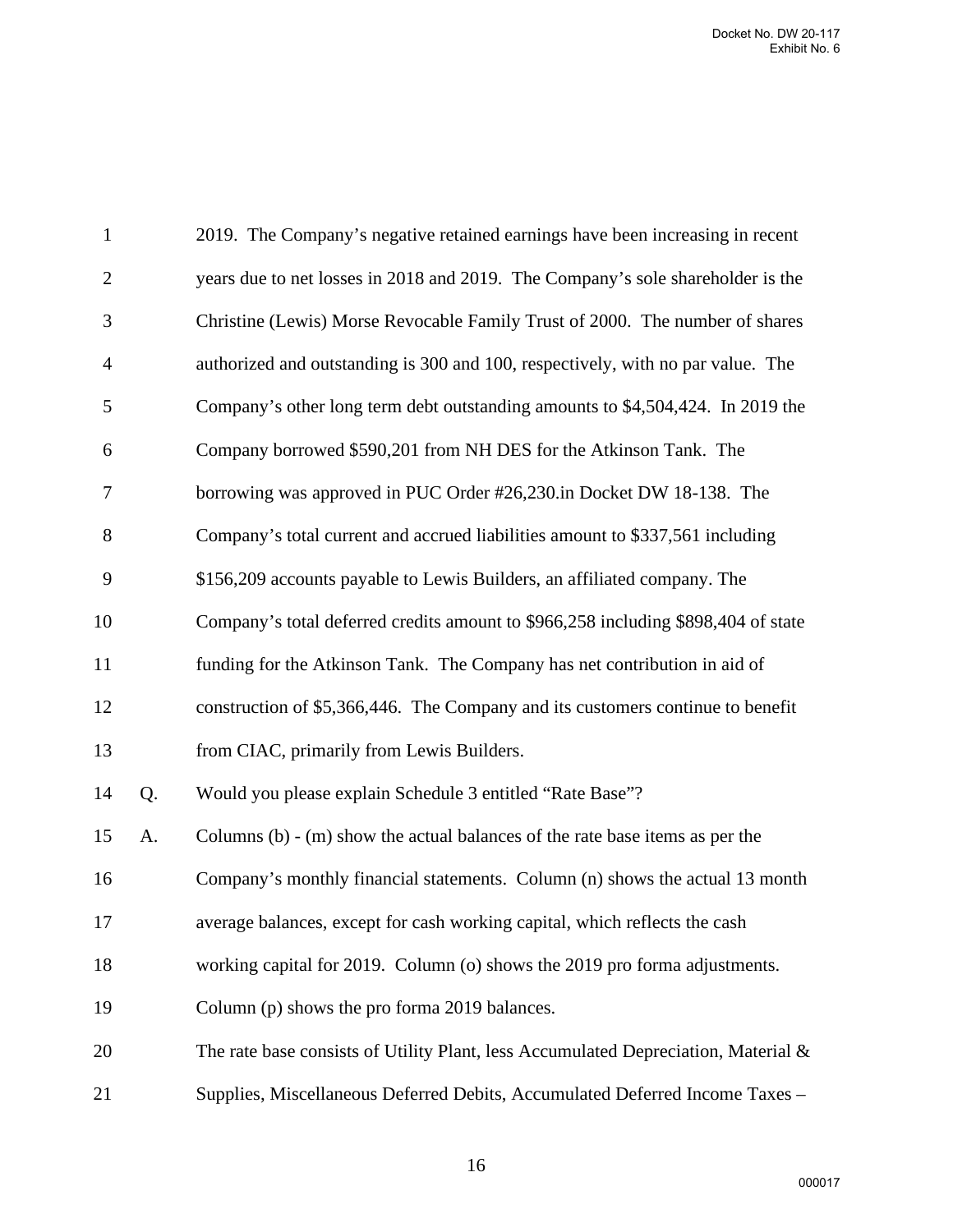| $\mathbf{1}$   | Assets, Accumulated Deferred Income Taxes - Liabilities, Contributions in Aid                        |
|----------------|------------------------------------------------------------------------------------------------------|
| $\overline{2}$ | of Construction and Accumulated Amortization of CIAC plus Cash Working                               |
| 3              | Capital. The actual 13 month average rate base amounts to \$5,237,477. The                           |
| $\overline{4}$ | Company made a number of adjustments to rate base. Eight of the adjustments                          |
| 5              | $(\text{\#s } 26, 31, 36, 37, 39, 41, 42 \text{ and } 45)$ pertain to adjusting the 13 month average |
| 6              | balances to the year end balance. In order to properly reflect rate base, all of its                 |
| $\tau$         | plant and plant related items at year end are completed and providing service to                     |
| 8              | customers. A substantial part of the plant is non revenue producing. Fully                           |
| 9              | reflecting plant and the related items in rate base will allow for full recovery of                  |
| 10             | Two of the adjustments (#32 and #46) pertain to adjusting the year<br>the assets.                    |
| 11             | end balance for the additional half year of depreciation and amortization of CIAC.                   |
| 12             | These adjustments pertain to test year expense adjustments for depreciation (#16)                    |
| 13             | and amortization of CIAC (#20). Since the Company has proposed adjusting                             |
| 14             | depreciation expense and amortization of CIAC to reflect a full year's expense,                      |
| 15             | the Company also has to adjust accumulated depreciation and accumulated                              |
| 16             | amortization of CIAC for a like amount. Adjustment 27 is the adjustment to Plant                     |
| 17             | in Service for the Atkinson Tank. See Schedule 3D. Adjustment 28 is the                              |
| 18             | adjustment to Plant in Service for the SNHRWP. See Schedule 3E, Page 1 of 3.                         |
| 19             | Adjustment 29 is the adjustment to Plant in Service for the transfer of the net                      |
| 20             | book value of the retired plant associated with the Wood land pond and Jesse                         |
| 21             | Page. Also see adjustment 38. Adjustment 30 is the adjustment to Plant in                            |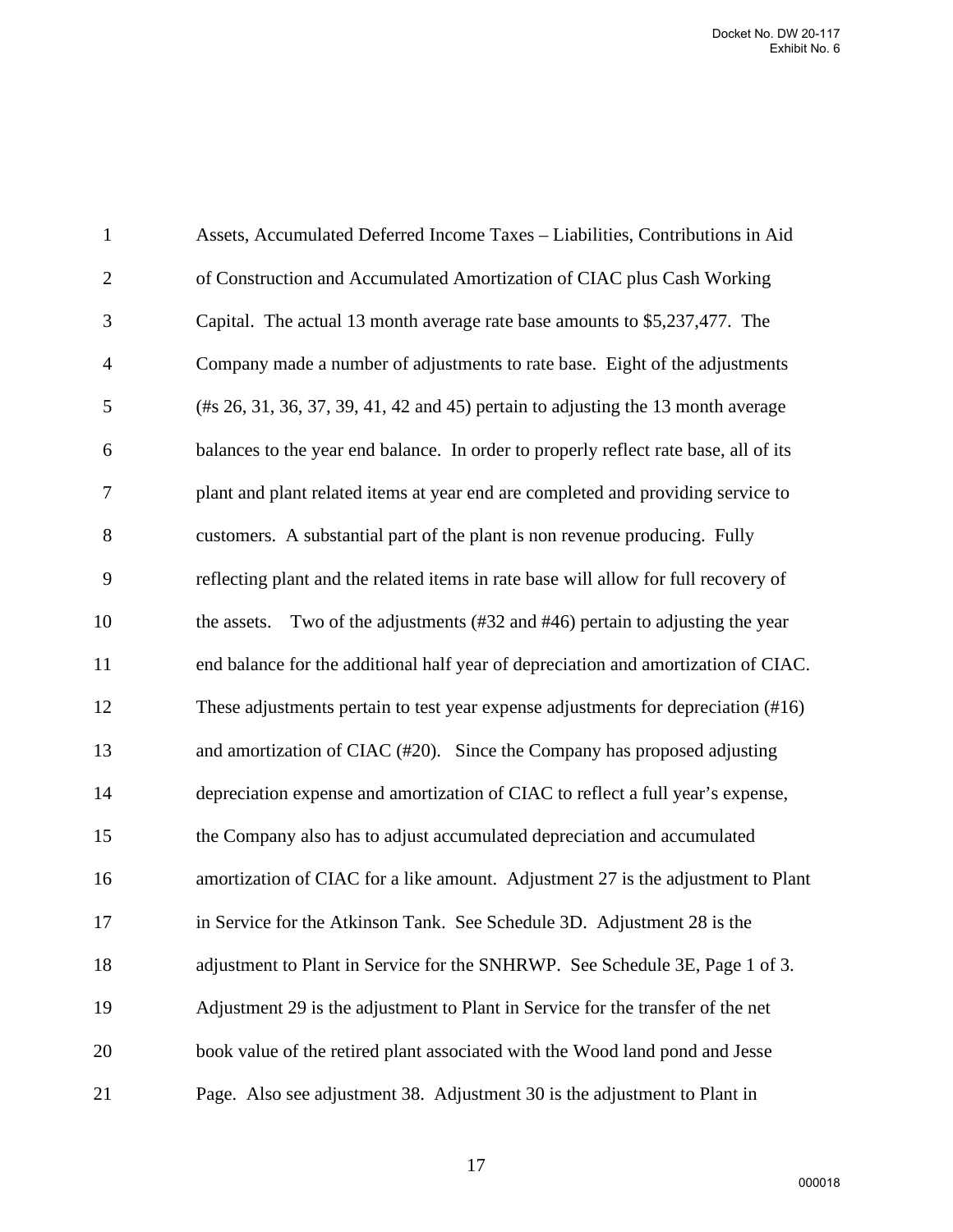| $\mathbf{1}$   | Service for the Other Projects, specifically Angle Pond and Dearborn Ridge. See     |
|----------------|-------------------------------------------------------------------------------------|
| $\mathbf{2}$   | Schedule 3F. Adjustment 33 is the adjustment to Accumulated Depreciation for        |
| 3              | the Atkinson Tank. See Schedule 3D. Adjustment 34 is the adjustment to              |
| $\overline{4}$ | Accumulated Depreciation for the SNHRWP. See Schedule 3E, Page 2 of 3.              |
| 5              | Adjustment 35 is the adjustment to Accumulated Depreciation for the Other           |
| 6              | Projects, specifically Angle Pond and Dearborn Ridge. See Schedule 3F.              |
| 7              | Adjustment 38 is the adjustment to Miscellaneous Deferred Debits for the transfer   |
| 8              | of the net book value of the retired plant associated with the Woodland Pond and    |
| 9              | Jesse Page. Also see adjustment 29. Adjustment 40 is the deferred tax asset         |
| 10             | related to the book / tax timing difference of CIAC. Adjustment 43 is the           |
| 11             | adjustment to CIAC for the Atkinson Tank. See Schedule 3D. Adjustment 44 is         |
| 12             | the adjustment to CIAC for the SNHRWP. See Schedule 3E, Page 2 of 3.                |
| 13             | Adjustment 47 is the adjustment to Accumulated Amortization of CIAC for the         |
| 14             | Atkinson Tank. See Schedule 3D. Adjustment 48 is the adjustment to                  |
| 15             | Accumulated Amortization of CIAC for the SNHRWP. See Schedule 3E, Page 2            |
| 16             | of 3. The final adjustment to rate base is the adjustment to cash working capital.  |
| 17             | Working capital is determined by utilizing a percentage that represents the lag     |
| 18             | between the time in which the Company bills its customers and receives the cash     |
| 19             | from such billing and the time that it pays for expenses to provide services. It is |
| 20             | derived by applying 45/365 days or 12.33% to operating expenses. The                |
| 21             | computation of working capital is shown on schedule 3G. Please note that            |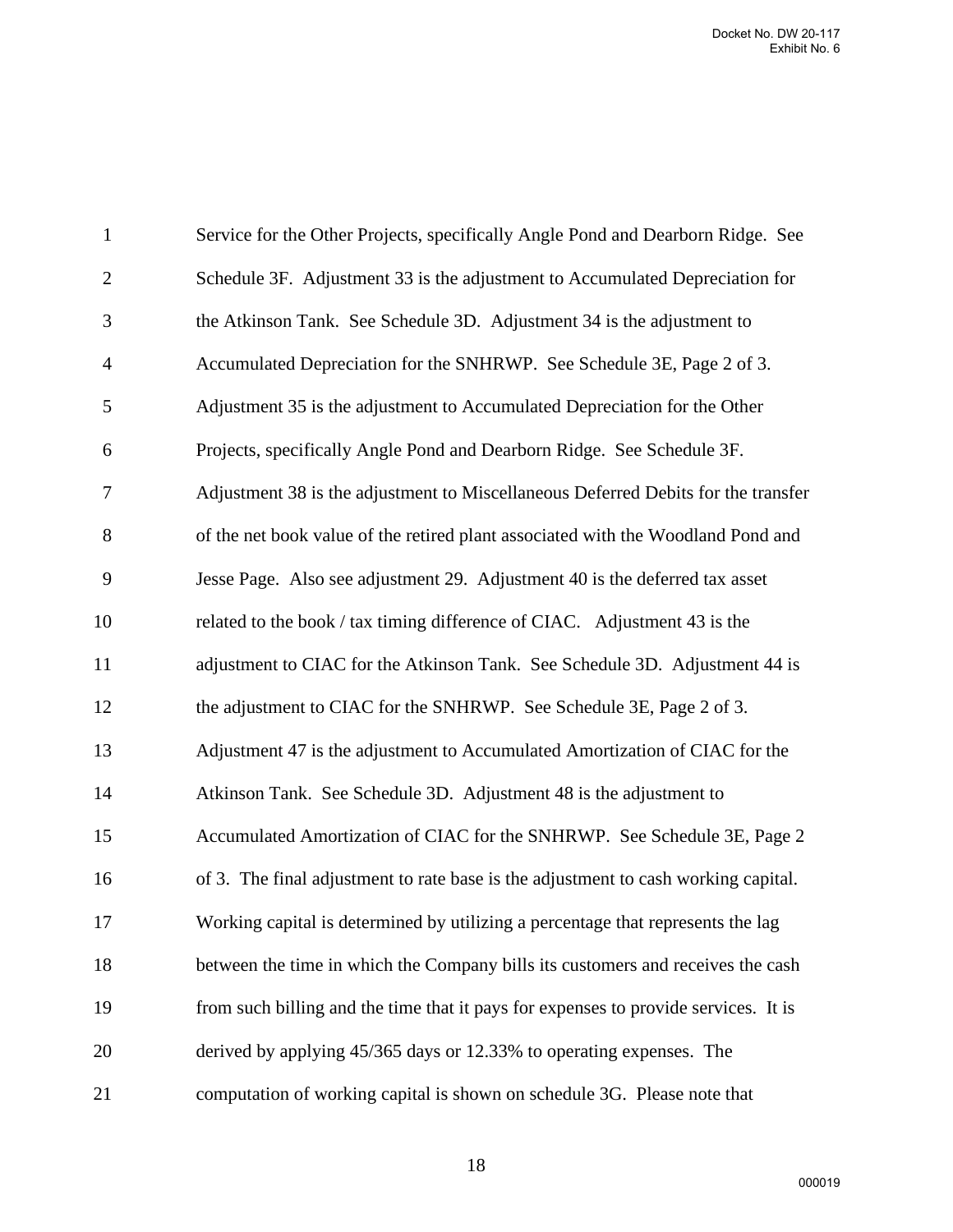| $\mathbf{1}$   |    | Schedules 3D, 3E and 3F support various adjustments pertaining to the Atkinson    |
|----------------|----|-----------------------------------------------------------------------------------|
| $\overline{2}$ |    | Tank, the SNHRWP and Other Plant.                                                 |
| 3              | Q. | Would you please explain Schedule 4 entitled "Rate of Return Information"?        |
| $\overline{4}$ | A. | The Company's overall rates of return are 5.78% and 5.56% for 2019 actual and     |
| 5              |    | 2019 pro formed, respectively. It is derived from the weighted average cost rates |
| 6              |    | associated with actual and pro formed long term debt and equity. The Company's    |
| 7              |    | capital structure consists of Equity and Debt Capital. The Company has no short-  |
| 8              |    | term debt.                                                                        |
| 9              |    | Its Actual Equity Capital consists of \$16,767 of Common Stock, \$4,054,354 of    |
| 10             |    | Other Paid in Capital, and Retained Earnings of (\$949,024). The Company has      |
| 11             |    | \$4,504,424 of long-term debt at year end. See Schedule 5A. The Company's         |
| 12             |    | overall capital structure is more weighted to debt. In 2019 and 2018 the owner    |
| 13             |    | contributed \$500,000 and \$400,000 of other paid in capital. The proposed rate   |
| 14             |    | increase should improve earning, increase retained earnings, and increase the     |
| 15             |    | equity portion of the capital structure. In 2020 the Company's owner has put in   |
| 16             |    | another \$300,000 of other paid in capital.                                       |
| 17             | Q. | Would you please explain Schedule 5A and 5B entitled "Actual Long Term Debt"      |
| 18             |    | and "Pro forma Long Term Debt" respectively.                                      |
| 19             | A. | Schedule 5A shows the date of the notes, the borrower and lender, the original    |
| 20             |    | note amount, note term, interest rate, outstanding balance at 12/31/19 and        |
| 21             |    | 12/31/18, the 2019 interest expense, and cost rate. The total outstanding balance |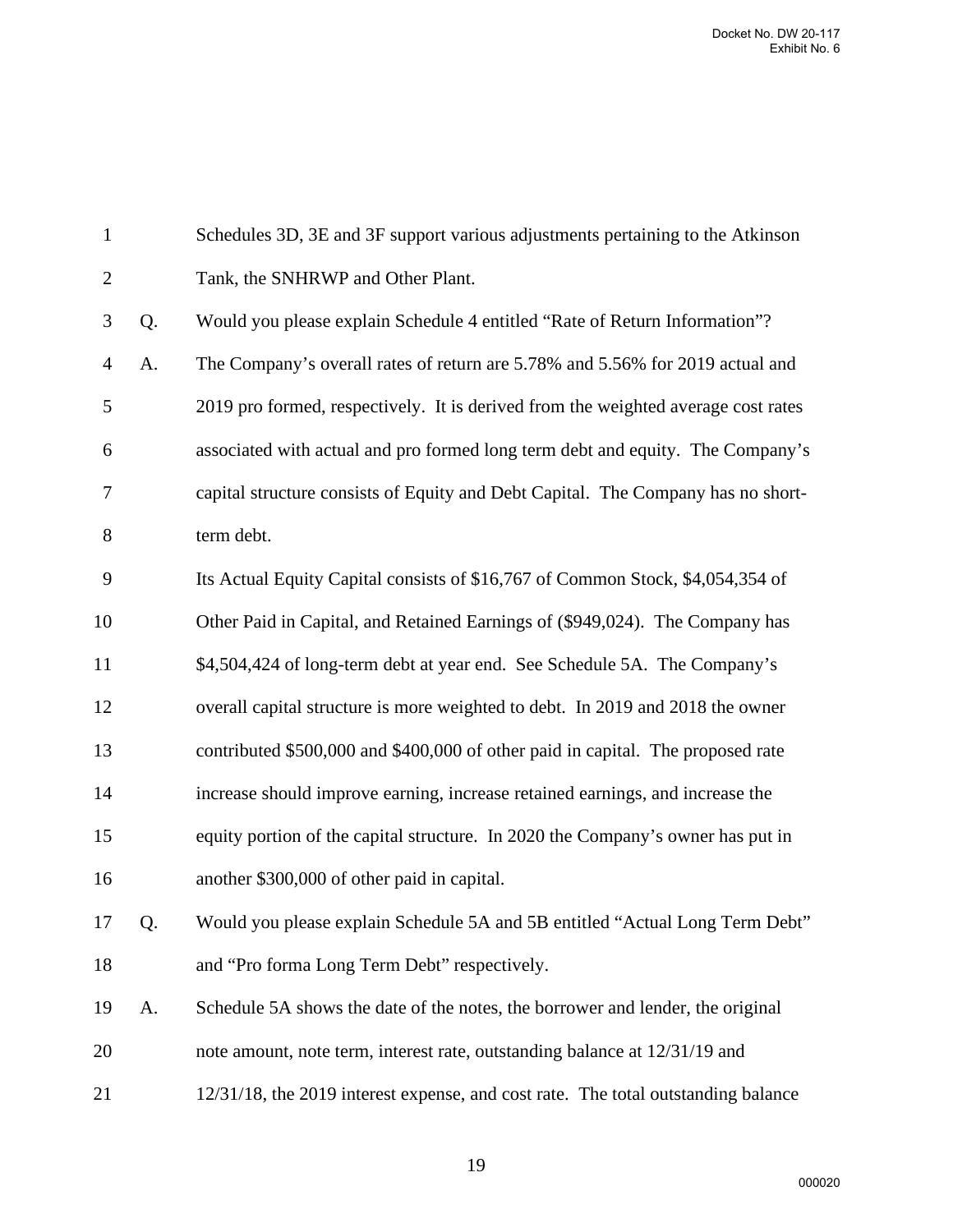| $\mathbf{1}$   |    | at $12/31/19$ is \$4,504,424. The total 2019 interest expense is \$129,880. The total |
|----------------|----|---------------------------------------------------------------------------------------|
| $\overline{2}$ |    | actual debt cost rate is 2.88%.                                                       |
| 3              |    | Schedule 5B utilizes the same data as schedule 5A. The Company made no                |
| 4              |    | changes to the actual outstanding debt balance at 12/31/19, however, it did adjust    |
| 5              |    | the outstanding balance for three new loans, namely \$856,578 from the NH             |
| 6              |    | DGWTF for the Atkinson Tank, \$1,102,356 from the NHDWGT for the                      |
| 7              |    | SNHRWP CIAC Tax and \$392,500 from a yet to be determined source for the              |
| 8              |    | MSDC fee. The Company also adjusted the actual interest expense to include the        |
| 9              |    | additional interest on the three new loans. After making such adjustments, the pro    |
| 10             |    | forma total debt cost rate is 2.98%.                                                  |
| 11             | Q. | What is the Company using for the cost of common equity?                              |
| 12             | A. | The Company is using the agreed upon methodology that is subject to PUC               |
| 13             |    | Docket IR 19-005 Rate of Return for Small Water Companies. The Company is             |
| 14             |    | utilizing the PUC Staff provided baseline ROE of 9.69%, plus rate case expense        |
| 15             |    | savings added of .50%, plus a capital structure adder of .00%, plus an exemplary      |
| 16             |    | performance adder of .25%. Please note that the Company was within an                 |
| 17             |    | "acceptable" capital structure with equity of 40.94% percent at December 31,          |
| 18             |    | 2019. With the addition of substantial new pro forma debt, the capital structure      |
| 19             |    | falls just outside the "acceptable" level of equity 34.62%. With respect to           |
| 20             |    | "exemplary performance," the Company believes that it has earned the 50 basis         |
| 21             |    | points but given the size of the investment and rate increase, it is requesting 25    |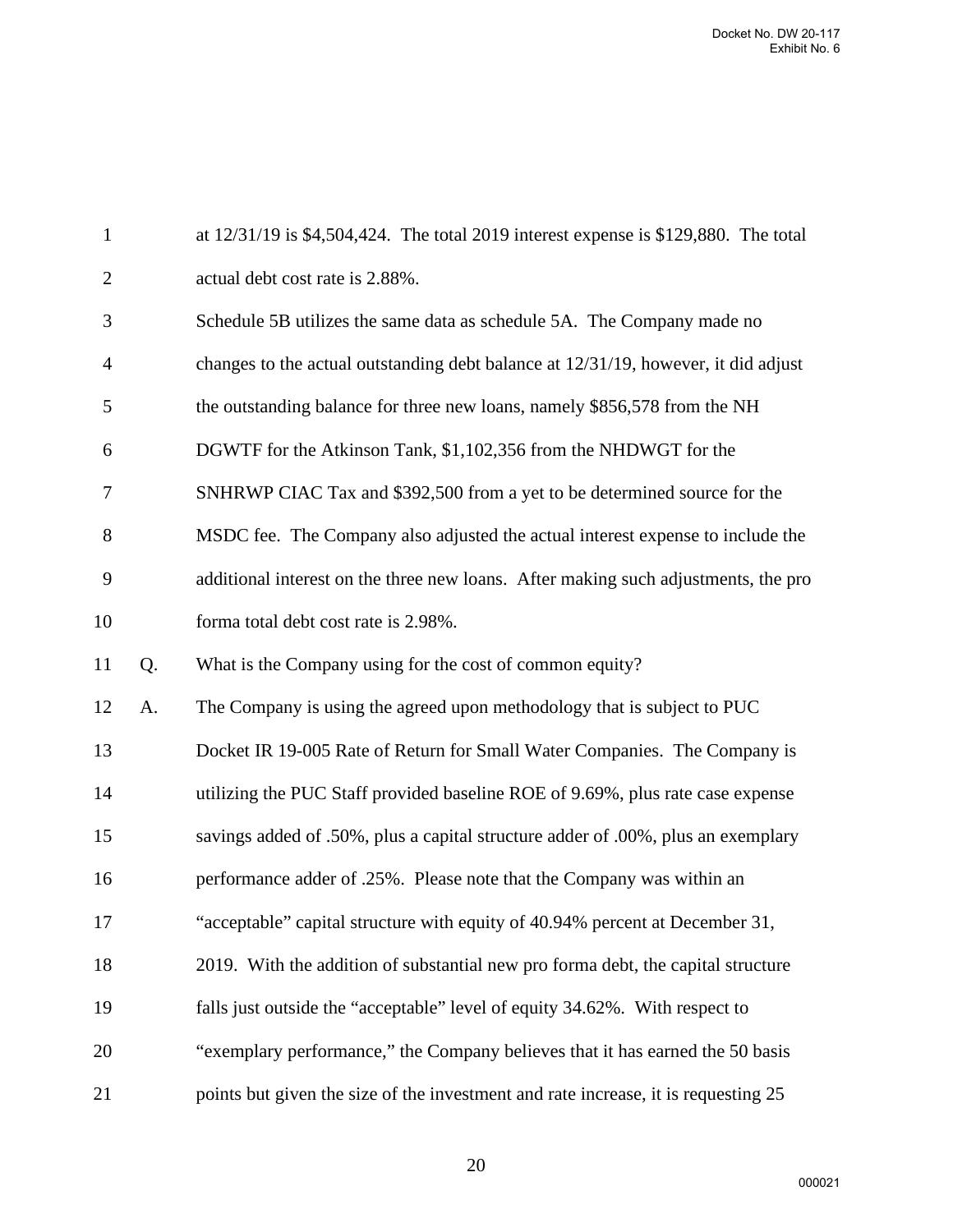| $\mathbf{1}$   |    | basis points.                                                                       |
|----------------|----|-------------------------------------------------------------------------------------|
| $\overline{2}$ | Q. | What is the pro forma weighted average cost rate?                                   |
| 3              | A. | The pro forma weighted average cost rate is 5.56%                                   |
| 4              | Q. | Please explain the Report of Proposed Rate Changes.                                 |
| 5              | A. | The Report of Proposed Rate Changes shows the rate class, the effect of the         |
| 6              |    | revenue change, the number of customers, the authorized present revenue, the        |
| 7              |    | proposed revenue, the proposed change amount, and percentage. The proposed          |
| 8              |    | change amount is $$1,523,330$ or 77.41%. The rates will be developed based on       |
| 9              |    | Cost of Service Analysis.                                                           |
| 10             | Q. | Would you please summarize what the Company is requesting for permanent             |
| 11             |    | rates in this docket?                                                               |
| 12             | A. | Yes, the Company is requesting a permanent revenue increase of \$1,523,330,         |
| 13             |    | effective December 15, 2020. The permanent revenue increase of \$1,523,330          |
| 14             |    | enables the Company to earn a 5.56% pro forma rate of return on its investment,     |
| 15             |    | reflected in a pro forma rate base of \$9,966,564. The average annual amount for a  |
| 16             |    | general customer will increase from \$557.00 to \$998.17 an increase of \$431.17 or |
| 17             |    | 77.41%.                                                                             |
| 18             | Q. | Is there anything further that you would like to discuss?                           |
| 19             | A. | Yes. I would like to address WICA and temporary rates.                              |
| 20             |    | Water Infrastructure and Conservation Adjustment ("WICA").                          |
| 21             |    | The Company is proposing a Water Infrastructure and Conservation Adjustment         |
|                |    |                                                                                     |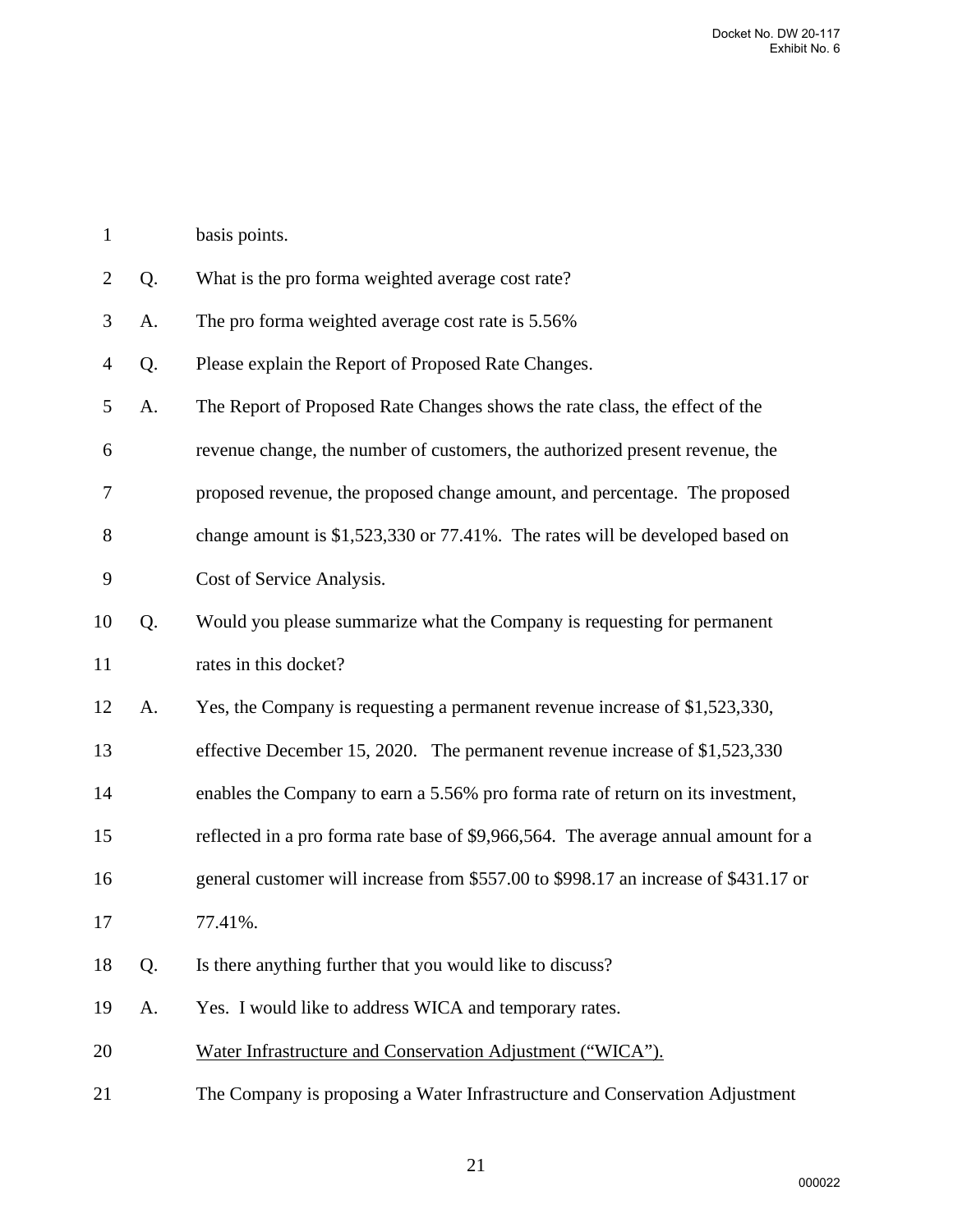| $\mathbf{1}$   |    | ("WICA"). The purpose of the WICA is to recover the fixed costs (return,                 |
|----------------|----|------------------------------------------------------------------------------------------|
| $\overline{2}$ |    | depreciation, property taxes and income taxes) of certain PUC approved non-              |
| 3              |    | revenue producing system production and customer meters purchased, installed,            |
| $\overline{4}$ |    | and placed in service between rate cases. The Company proposes to expend                 |
| 5              |    | \$79,500 in the twelve months ended 9/30/21. The initial surcharge, effective            |
| 6              |    | $1/1/22$ , will be based on the actual costs incurred during the twelve months ended     |
| 7              |    | 9/30/21. The Company proposes a monthly surcharge per customer of \$0.26.                |
| 8              |    | Please see WICA testimony and supporting schedules.                                      |
| 9              |    | <b>Temporary Rates</b>                                                                   |
| 10             |    | The Company is requesting a temporary revenue increase of \$301,059, effective           |
| 11             |    | December 15, 2020. The permanent revenue increase of \$301,059 enables the               |
| 12             |    | Company to earn a 5.78% pro forma rate of return on its investment, reflected in a       |
| 13             |    | pro forma rate base of \$5,273,474. The average annual amount for a general              |
| 14             |    | customer will increase from \$557.00 to \$642.21 an increase of \$85.21 or 15.30%.       |
| 15             |    | Please see temporary rate filing.                                                        |
| 16             | Q. | Is there anything further that you would like to discuss?                                |
| 17             | A. | Yes, the Company has engaged the services of Stephen P. St. Cyr & Assoc. The             |
| 18             |    | Company has agreed to an hourly fee of \$140.00 (plus out of pocket costs) for           |
| 19             |    | work performed in preparation of the permanent and temporary rate filings and            |
| 20             |    | pursuit of the rate increase during the rate proceeding. The Company will also           |
| 21             |    | utilize the services, i.e., management, legal, accounting, etc., of its affiliate, Lewis |